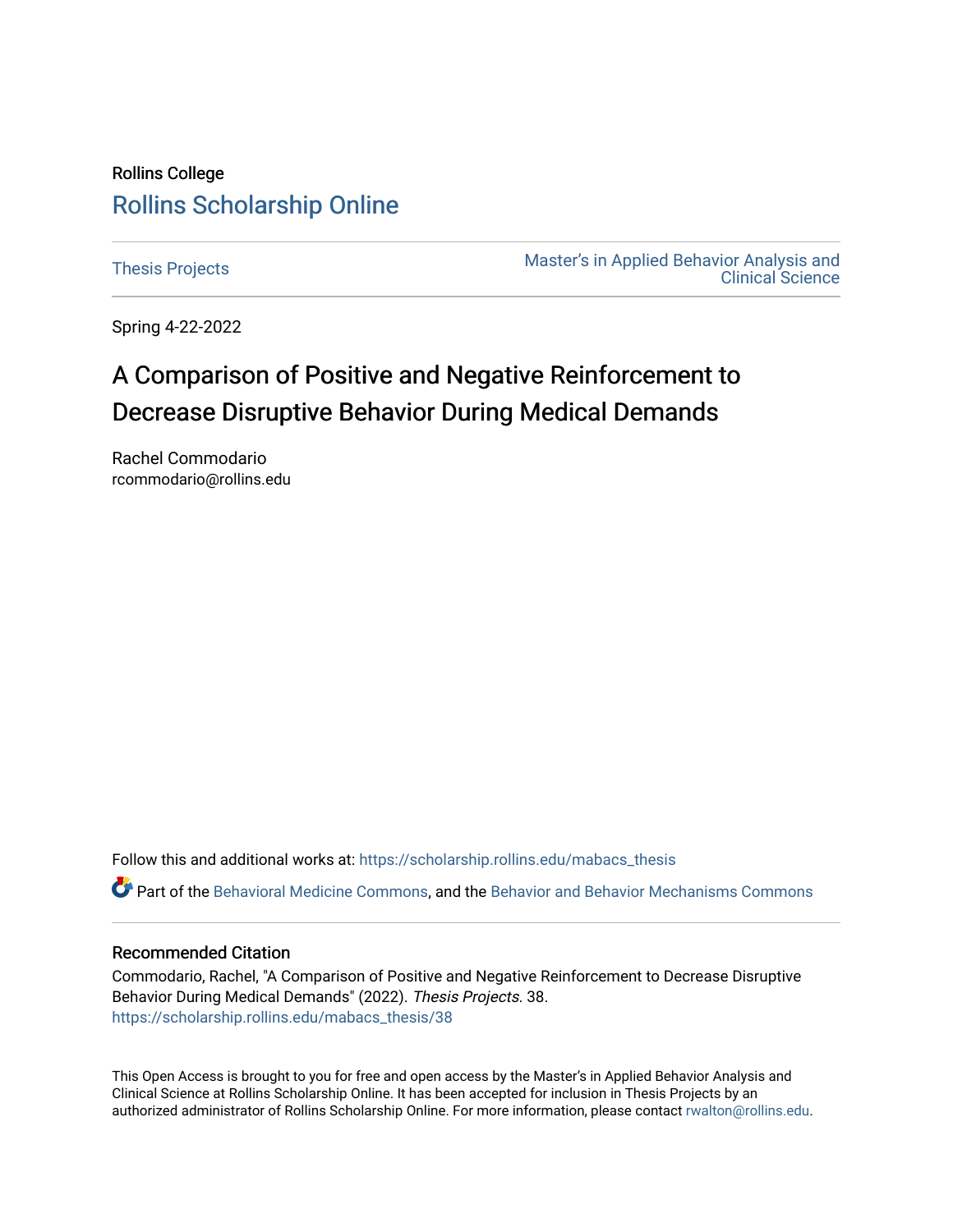### **A Comparison of Positive and Negative Reinforcement to Decrease Disruptive Behavior**

### **During Medical Demands**

A Thesis by **Rachel B. Commodario**

Submitted to the Faculty of the Department of Health Professions at Rollins College in Partial Fulfillment of the Requirements for the Degree of

MASTER OF ARTS IN APPLIED BEHAVIOR ANALYSIS AND CLINICAL SCIENCE

April 2022 Winter Park, FL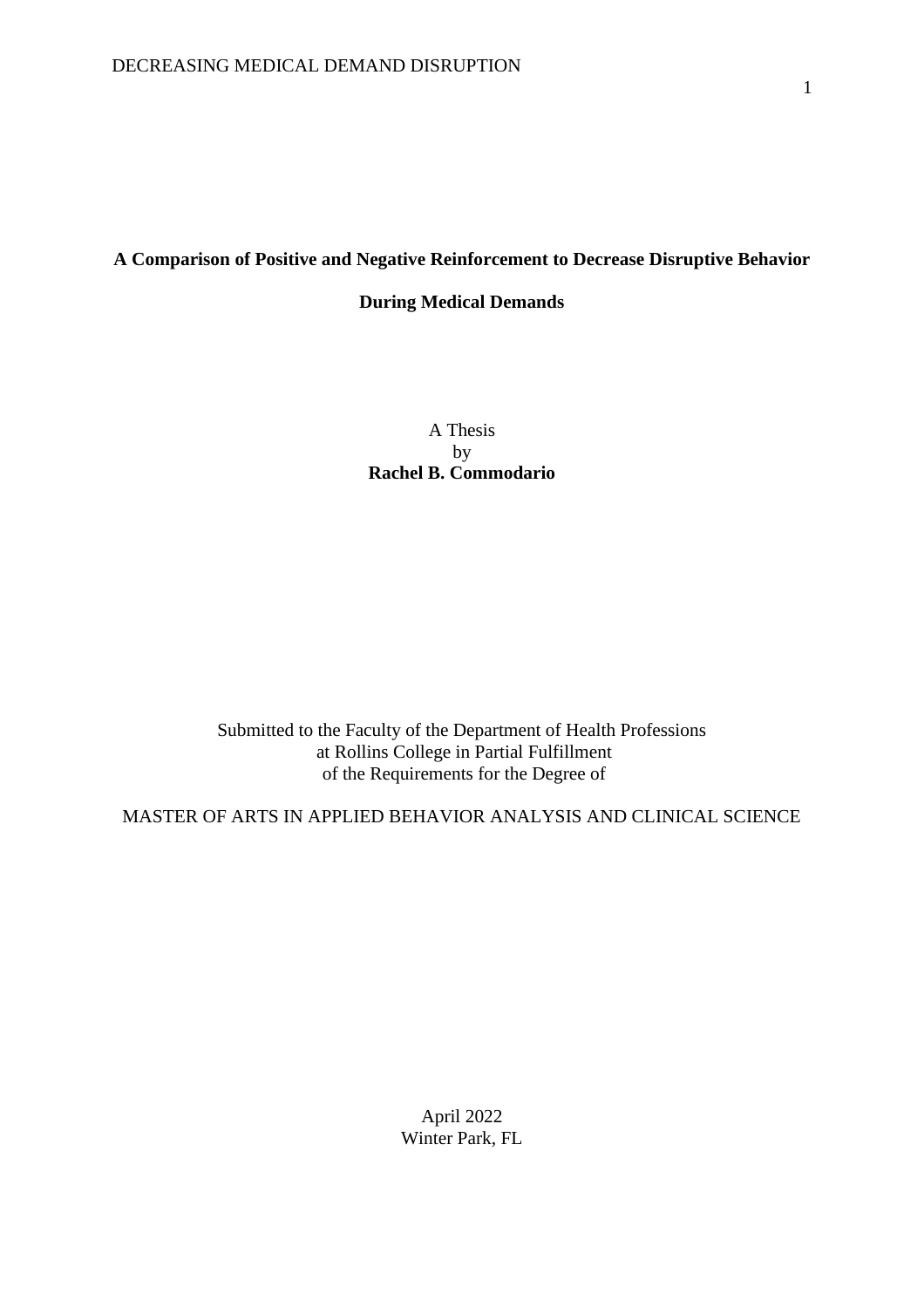© Copyright 2022

Rachel B. Commodario

All Rights Reserved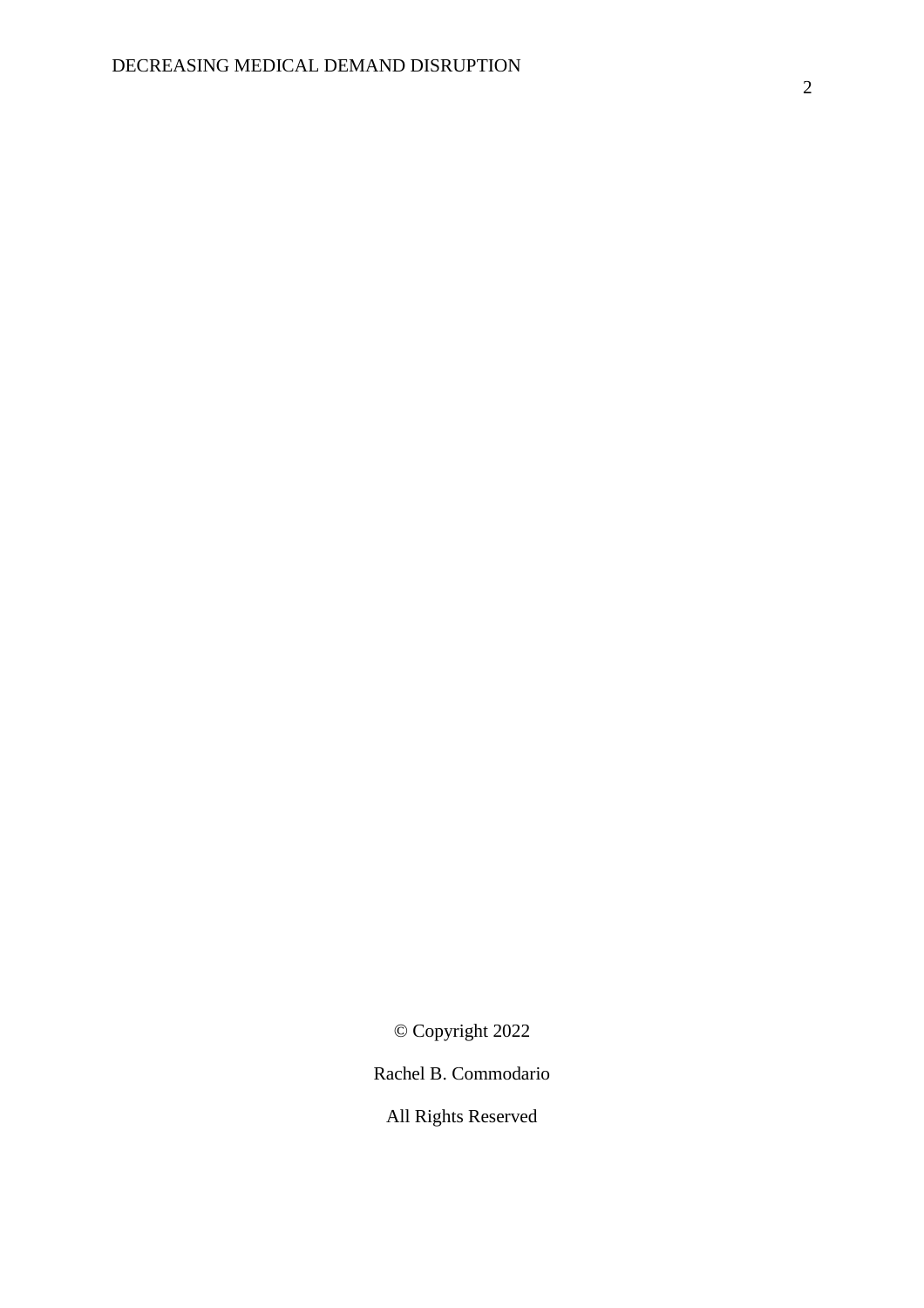### **Acknowledgements**

My deepest gratitude goes to my fiancée who kept me aloft throughout this entire process with her enduring patience and encouragement. To my professors Dr. Michele Williams, Dr. Kara Wunderlich, and Dr. Stephanie Kincaid, who have imparted such an impactful and exceptional education. To my incredible cohort, both past and present, who have provided such a wonderful sense of community and collaboration through this program. From the bottom of my heart, thank you all for being in my life- I am a better person to know and learn from each of you.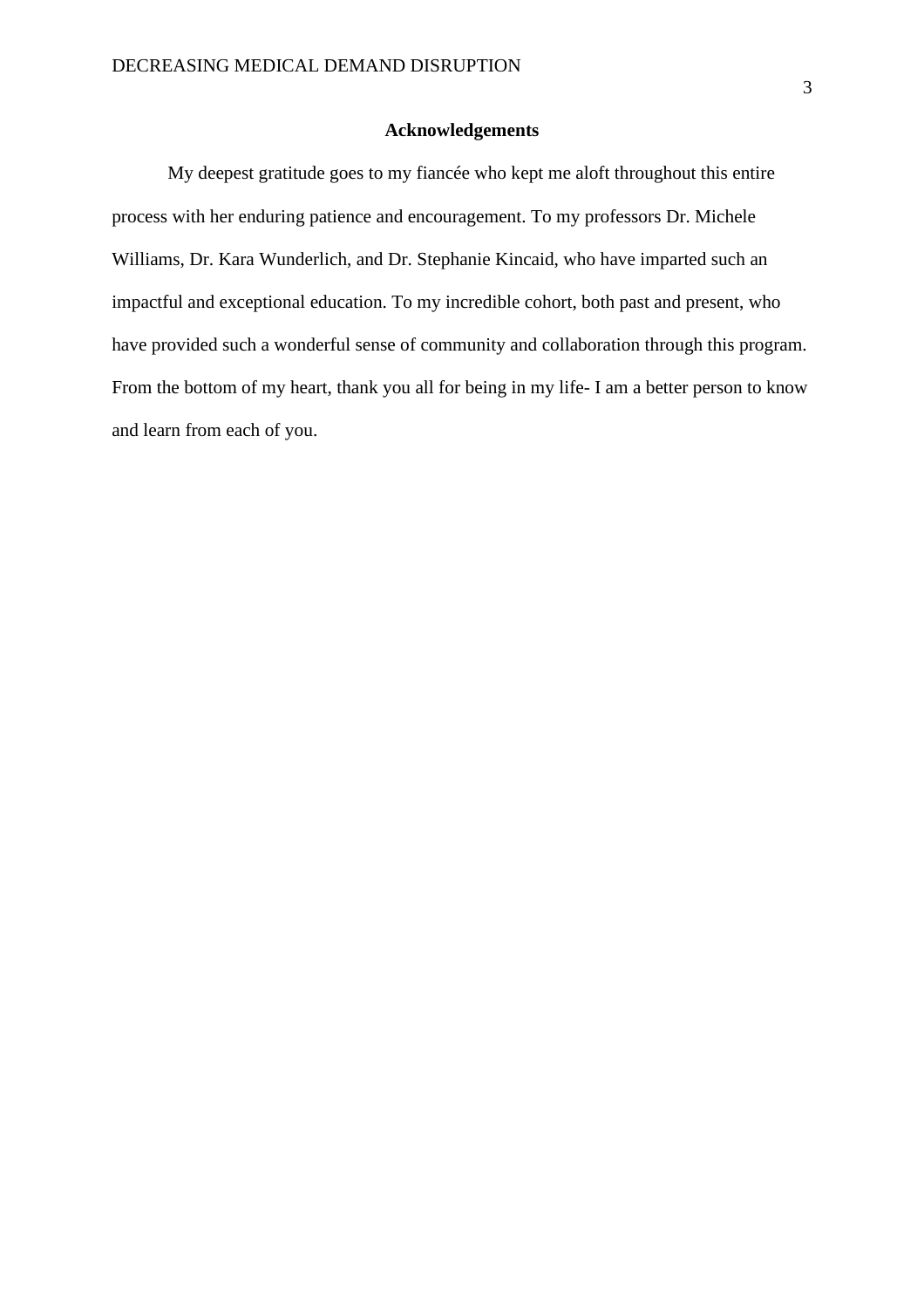## **Table of Contents**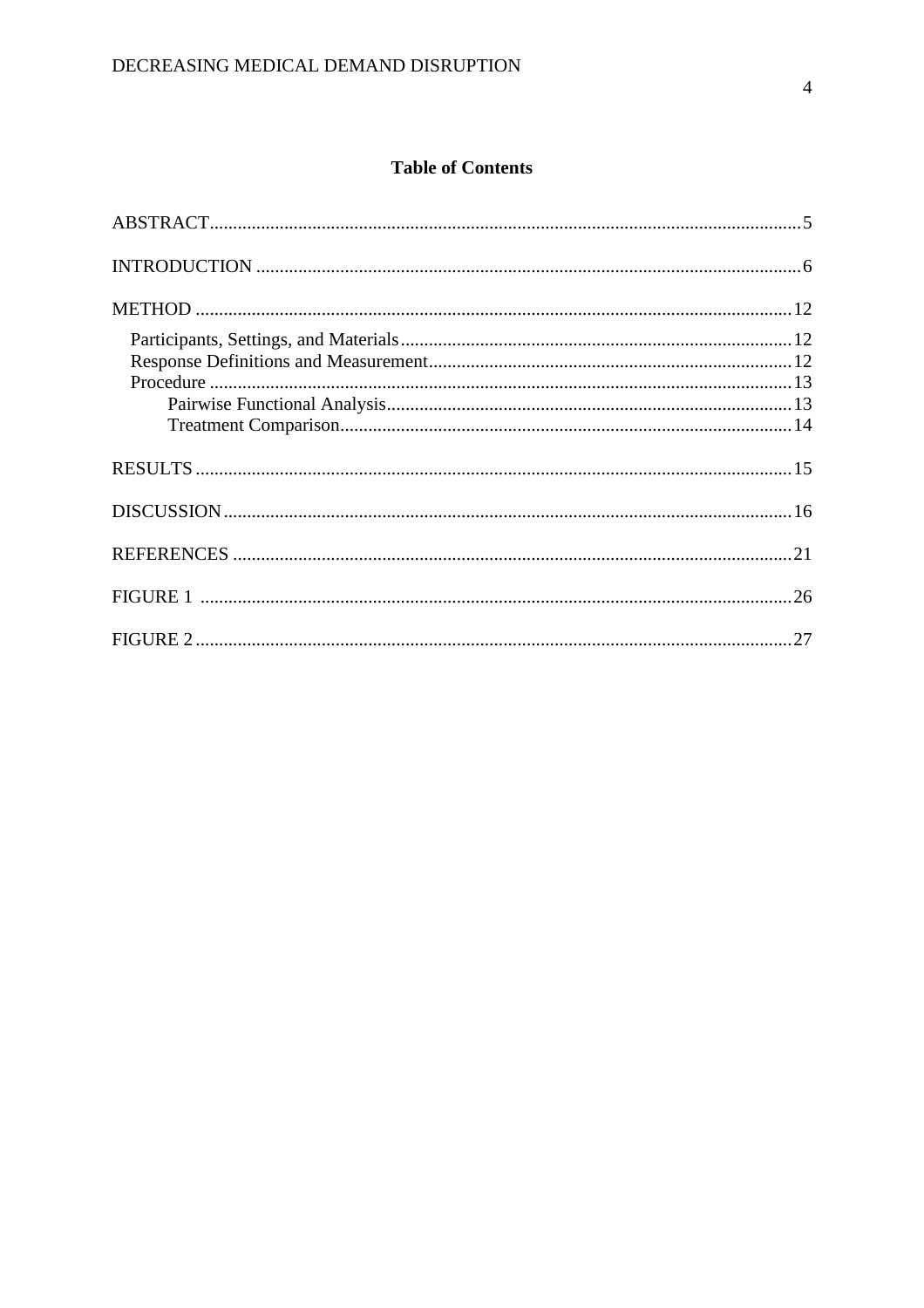#### **Abstract**

Medical demand tolerance is imperative for improving and maintaining physical health, but a disproportionate number of intellectually disabled individuals do not readily cooperate with medical procedure demands. Research suggests that although function-based treatments can be effective, in some contexts nonfunctional interventions can also produce therapeutic results (Briggs et al., 2019; Carter, 2010; Dowdy et al., 2018; Gardner et al., 2009; Lalli et al., 1999; Piazza et al., 1997). The purpose of this study was to compare the treatment effects of using functional and nonfunctional reinforcement to decrease escape-maintained medical demand noncooperation with intellectually disabled children. A reversal design embedded within a multielement design was used to compare the rate of disruption between the negative reinforcement and positive reinforcement conditions. The results indicated that the delivery of preferred edibles contingent on demand tolerance produced a substantial decrease in disruption. Escape from demands contingent on tolerance produced a less significant change as compared to the positive reinforcement condition. These results demonstrated that contingent positive reinforcement to nonpainful medical demands was more effective at suppressing disruptive behavior as compared to contingent negative reinforcement. The results from this study can inform future treatments for different medical procedures.

*Keywords:* medical demand tolerance, reinforcement comparison, nonfunctional reinforcement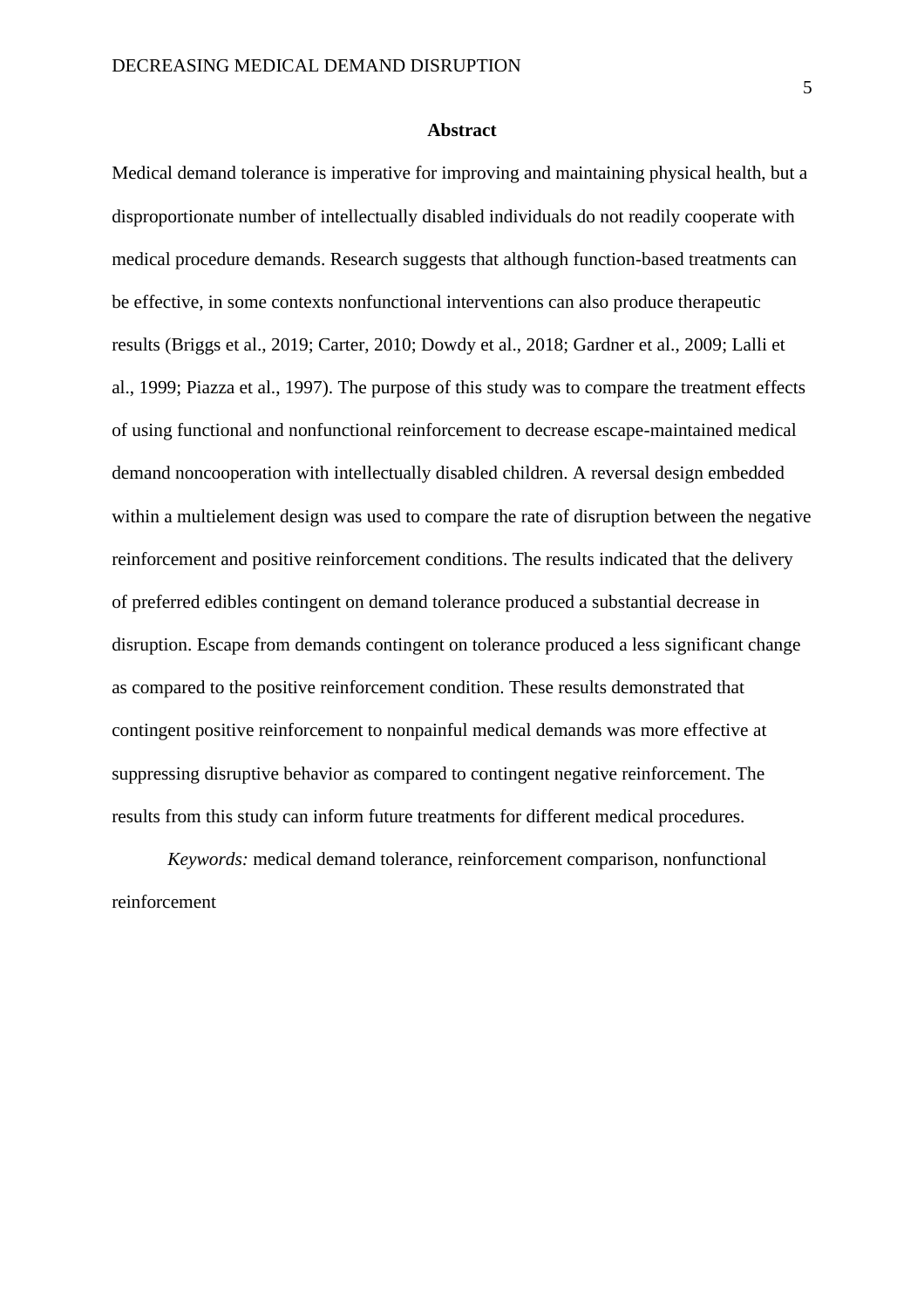# **A Comparison of Positive and Negative Reinforcement to Increase Medical Demand Tolerance**

Medical demand cooperation encompasses multiple topographies such as taking medications as prescribed, following instructions from a medical provider, and tolerating both routine and novel procedures (Allen & Kupzyk, 2016). Sustaining physical health and identifying potential issues before they develop requires a multitude of complex skills that some intellectually disabled people might not have in their repertoire. Approximately onethird of intellectually disabled individuals engage in some form of medical noncooperation (Gillis et al., 2009). Noncooperation can include emotional responses, elopement, aggression towards the medical provider, self-injurious behavior, or property destruction (Allen & Kupzyk, 2016).

The terms 'compliance' and 'noncompliance' are used frequently throughout studies with intellectually disabled people pertaining to medical treatment cooperation (Allen & Kupzyk, 2016; Cavalari et al., 2013; Davit et al., 2011; Gillis et al., 2009; Wolff & Symons, 2012). Intellectually disabled individuals, who as children have compounded levels of vulnerability, are four times more likely to be emotionally, physically, and sexually abused as compared to their neurotypical peers (Kendall-Tackett et al., 2005). There are many risk factors involved, one of which is having experienced behavioral, educational, and medical interventions from a young age that can affect their understanding of personal boundaries and autonomy (Palusci et al., 2015). Teaching acceptance of various medical procedures is important since some medical procedures are essential for maintaining the child's health, but shifting the word choice from 'compliance' to terms such as 'tolerance', 'acceptance', and 'cooperation' emphasizes more individual autonomy and assent. Thus, for the remainder of this paper, these terms will be used.

Given the prevalence of medical noncooperation and the importance of physical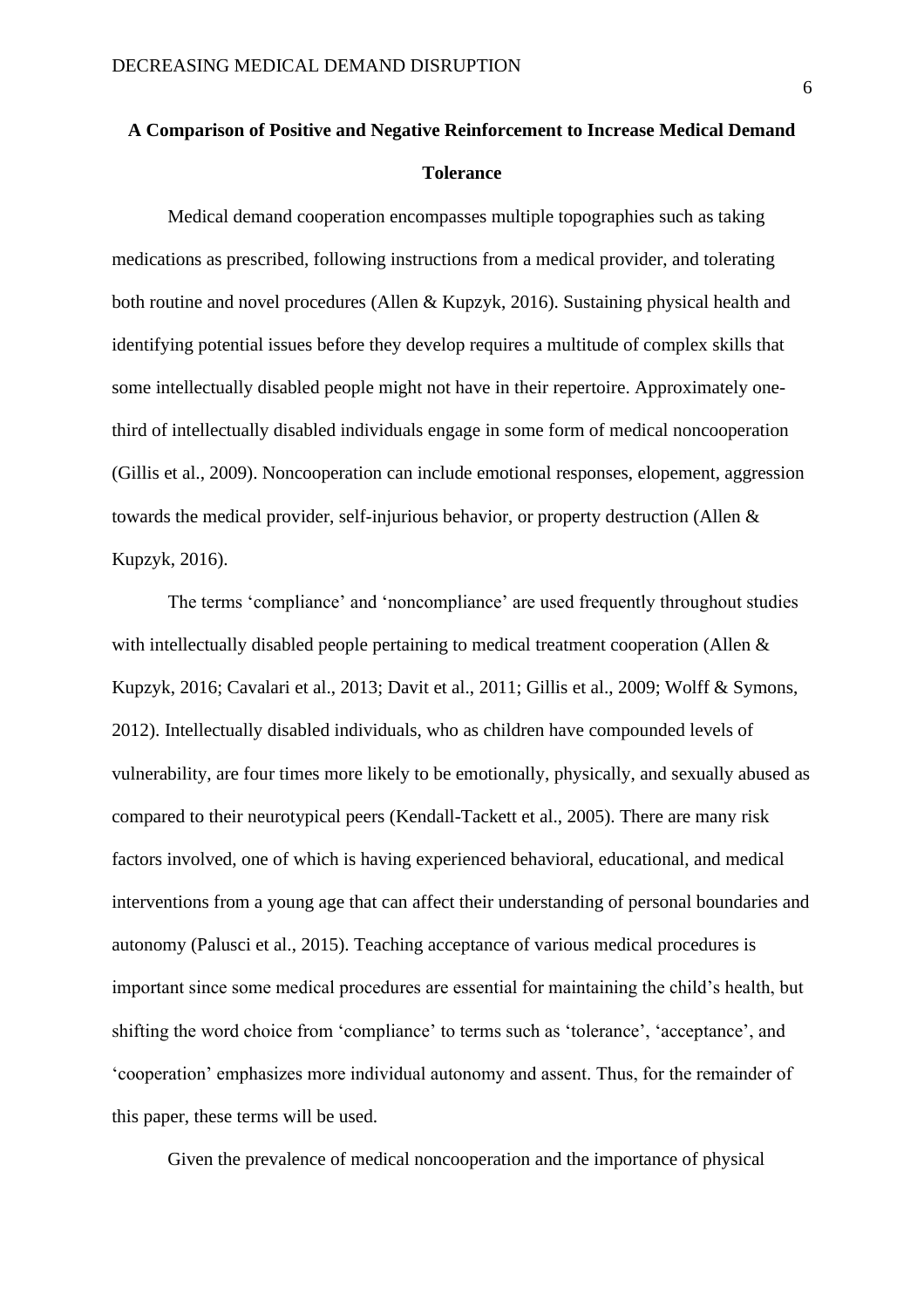health, it is critical to implement the least intrusive and most effective treatments to increase medical demand tolerance. Current non-behavioral alternatives for moderate to severe noncooperation include varied levels of physical and chemical restraint (Romer, 2009), both of which are highly restrictive and can result in distress and negative feelings for the patient (Wong & Chien, 2005).

There is substantial behavior analytic literature on the reduction of problem behavior during routine medical exams that encapsulate a variety of different treatments (e.g., Cavalari et al., 2013; Davit et al., 2011; Shabani & Fisher, 2006; Wolff & Symons, 2012). The most common methods include stimulus fading combined with differential reinforcement of either approach responses or the absence of the problem behavior (Shabani & Fisher, 2006), reinforcement for cooperation with high probability requests to establish behavioral momentum (Riviere et al., 2011), and using functional reinforcers for cooperation (Allen & Wallace, 2013). These studies covertly or directly rely on the assumed function of escape and do not include any empirical assessment for confirmation.

The advent of the functional analysis (Iwata et al., 1982/1994) gave way to an increase in function-based treatments. The functional analysis informs the intervention by identifying the variables maintaining the behavior. The treatment then weakens the relationship between the target behavior and the consequence that is maintaining it while strengthening the relationship between the maintaining consequence and a new adaptive behavior. Although research has demonstrated that function-based interventions can successfully, quickly, and ethically decrease target behaviors, there is also evidence functionbased treatments are not always the most effective. Numerous studies have indicated that positive reinforcement delivered contingently for cooperation can decrease escapemaintained problem behavior while also increasing cooperation without the use of functional extinction (Briggs et al., 2019; Carter, 2010; Dowdy et al., 2018; Gardner et al., 2009; Lalli et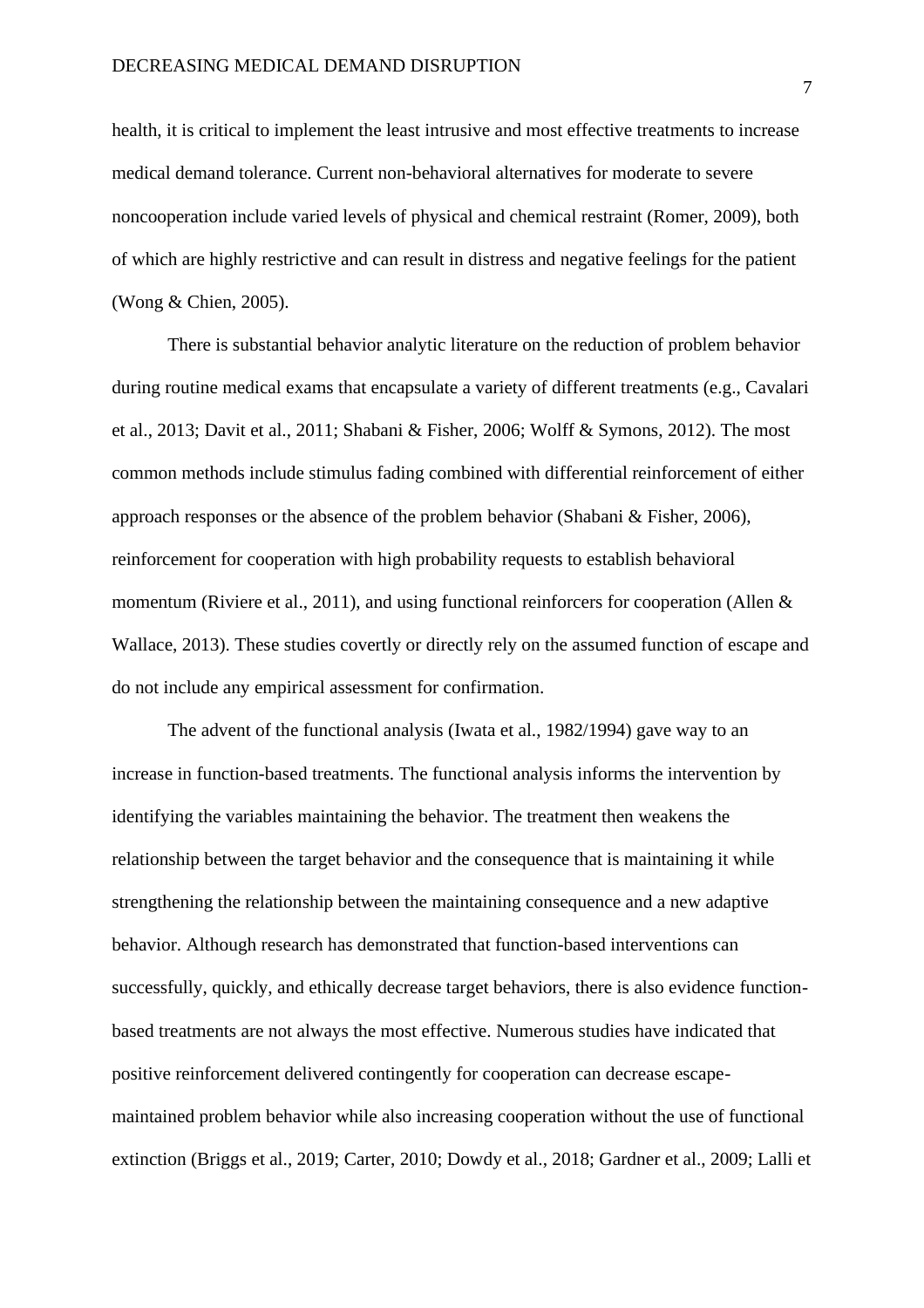al., 1999). It is important to note that all of the aforementioned studies except Dowdy et al. (2018) have utilized a functional analysis prior to treatment to ensure that the noncooperative behavior that was hypothesized to be maintained by escape had empirical confirmation.

There is a wealth of research on what influences an individual's choice between positive reinforcement and negative reinforcement. Gardner et al. (2009) evaluated the response rate between positive reinforcement in the form of attention and negative reinforcement in the form of escape for two neurotypical children whose problem behavior was maintained by escape. Piazza et al. (1997) compared choice between a break from a nonpreferred task to tangible items, attention, or both. Lalli et al. (1999), Carter (2010), and Slocum & Vollmer (2015) compared task cooperation with contingent tangibles and contingent escape. Although the topography of the reinforcement differed between studies, all results indicated the nonfunctional positive reinforcement better suppressed the problem behavior as compared to the functional negative reinforcement (Carter, 2010; Gardner et al., 2009, Kodak et al., 2007; Lalli et al., 1999; Piazza et al., 1997; Slocum & Vollmer, 2015). The results of these studies all indicate that function-based interventions for escapemaintained behavior might not always be the best or only choice.

A reinforcer's quality, frequency, and magnitude all contribute to the individual's choice between positive reinforcement and negative reinforcement (Kodak et al., 2007). Kodak et al. (2007) examined which variables affected concurrently available choices between escape from demands and access to a food item. As high and low preference food, toys, and tasks were manipulated, the data indicated that regardless of the reinforcement schedule, four of the five participants chose highly preferred food over a break. However, when the quality of the food was manipulated, the motivation for the four participants shifted to prefer the negative reinforcement in the form of a break from tasks. Briggs et al. (2019) altered multiple dimensions of reinforcement within a differential reinforcement of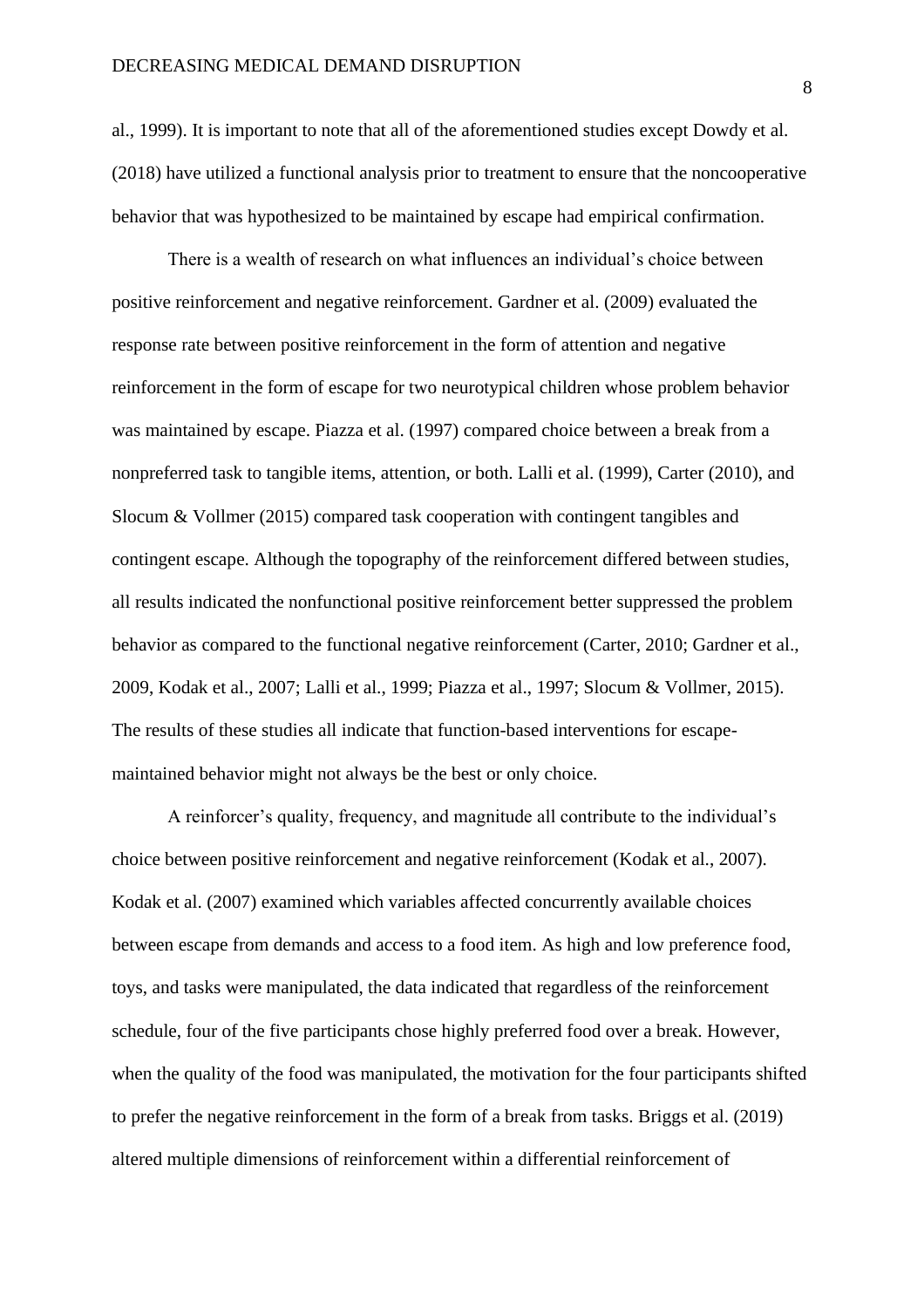alternative behavior (DRA) without an extinction procedure. Increased preference for the edible resulted in an increase in cooperation for two subjects and an increase in both preference and magnitude resulted in increased cooperation for the other two subjects. These results suggest that the quality and magnitude of the preferred food must compete with the aversiveness of the demand in order to increase the chance of the individual choosing the positive reinforcement over the negative reinforcement.

In a medical context, these studies can help inform treatment for escape-maintained problem behavior. Utilizing nonfunctional edible reinforcement not only has significant empirical support for suppressing disruptive behavior but also may decrease the duration that the practitioner has to spend with the patient. According to the American Academy of Pediatrics, a typical pediatric checkup lasts between 11 and 20 min (Halfon et al., 2011). Considering the variability in the noncooperative topographies across individuals, it is difficult to determine an average duration across all patients who engage in any form of escape-maintained disruption. However, it is reasonable to hypothesize that an increase in noncooperation would produce an increase in procedure duration. This compounds barriers for the client to access necessary healthcare, as medical providers typically have a strict schedule to adhere to and may not be able to fully examine a noncooperative patient due to time restrictions. Edible reinforcement can be easily dispensed and quickly consumed during a medical procedure, which could be preferable to other tangible topographies that might inadvertently provide momentary delay from the demand during their usage.

Escape extinction (the discontinuation of negative reinforcement) has historically demonstrated efficacy in decreasing escape-maintained behavior (Iwata et al., 1990). However, unwanted side effects such as extinction-induced behavioral variability and countertherapeutic increases in the behavior can occur at the outset of the treatment (Lerman et al., 1999). During checkups and medical procedures, it can be significantly more unsafe to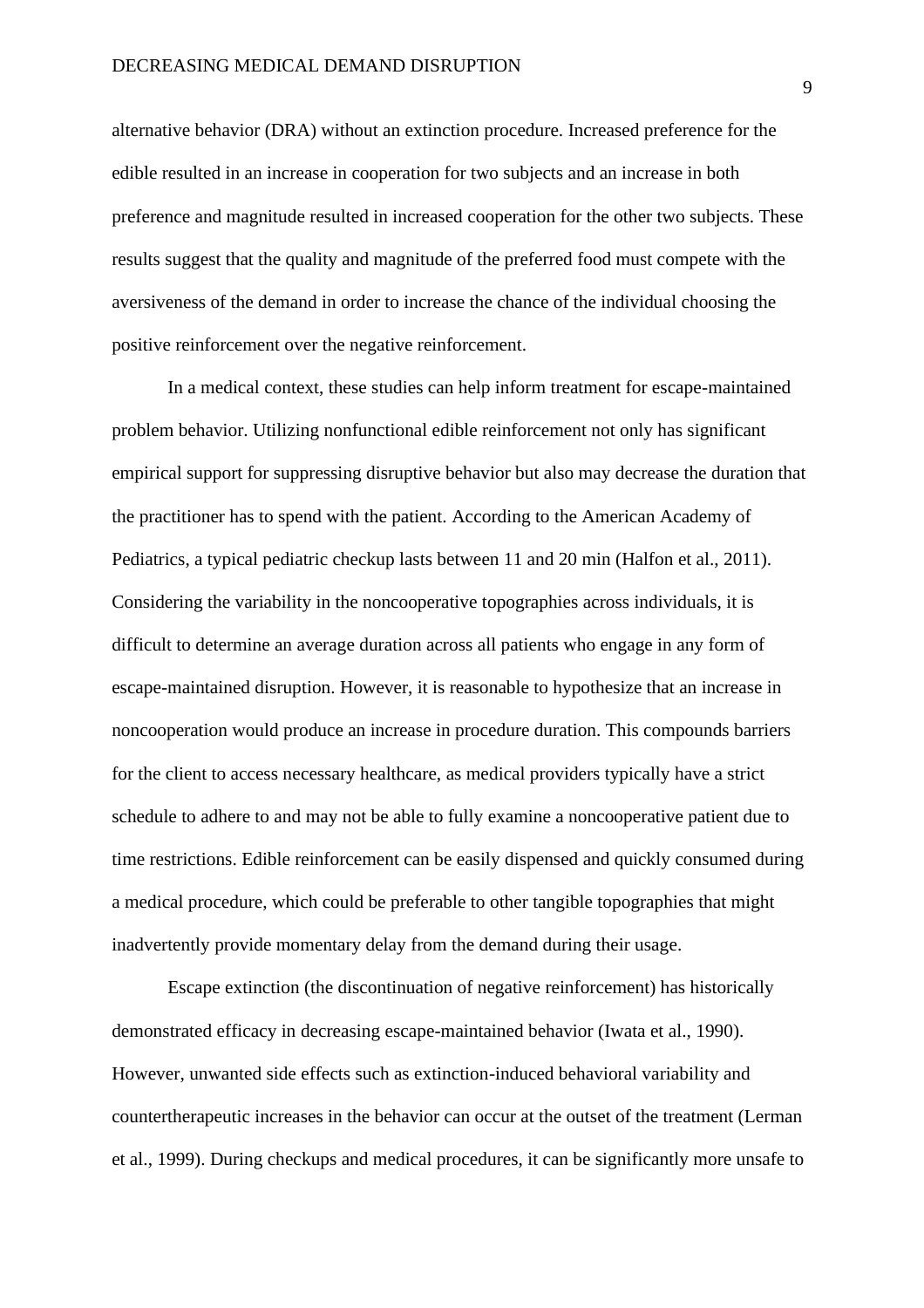implement escape extinction around potentially dangerous medical instruments. Additionally, escape extinction is a more effortful intervention that requires training and fidelity measures for the caregiver and practitioner. It is reasonable to project that incorrect implementation of escape extinction (e.g., overly restrictive holds, improper restraint of limbs, unnecessary utilization of extinction) can lead to physical and behavioral harm. Even if consistently implemented correctly, the procedure requires for continual presentation of aversive stimuli which can pair the environment and medical practitioner as a conditioned punisher. Further disruptive escape and avoidance behavior may be evoked in similar environments and with similar implementors. Finally, research suggests that the social acceptability of extinction has a low rating across consumers of behavior analytic services (Owen et al., 2021).

Nonmedical studies have demonstrated efficacy in increasing demand cooperation and decreasing problem behavior without escape extinction (Athens & Vollmer, 2010; Briggs et al., 2019; Carter, 2010; Gardner et al., 2009, Lalli et al., 1999). In a medical context, Dowdy et al. (2018) successfully increased hygiene routine tolerance without the use of escape extinction while using nonfunctional positive reinforcement in the form of edibles. With the substantial empirical evidence and consideration of the patient and provider's safety, the omission of escape extinction may be beneficial for escape-maintained problem behavior during medical procedures.

Slocum and Vollmer (2015) extended the previous research of Lalli et al. (1999) and Carter (2010) by replacing their reversal designs with a reversal design embedded within a multielement design to better control for carryover effects. The results demonstrated a decrease in target problem behavior for all of the five participants in the contingent positive reinforcement condition while the contingent negative reinforcement condition was effective for only two of the five subjects. This study will replicate the methodology of Slocum and Vollmer (2015) in the context of escape-maintained medical demand noncooperation to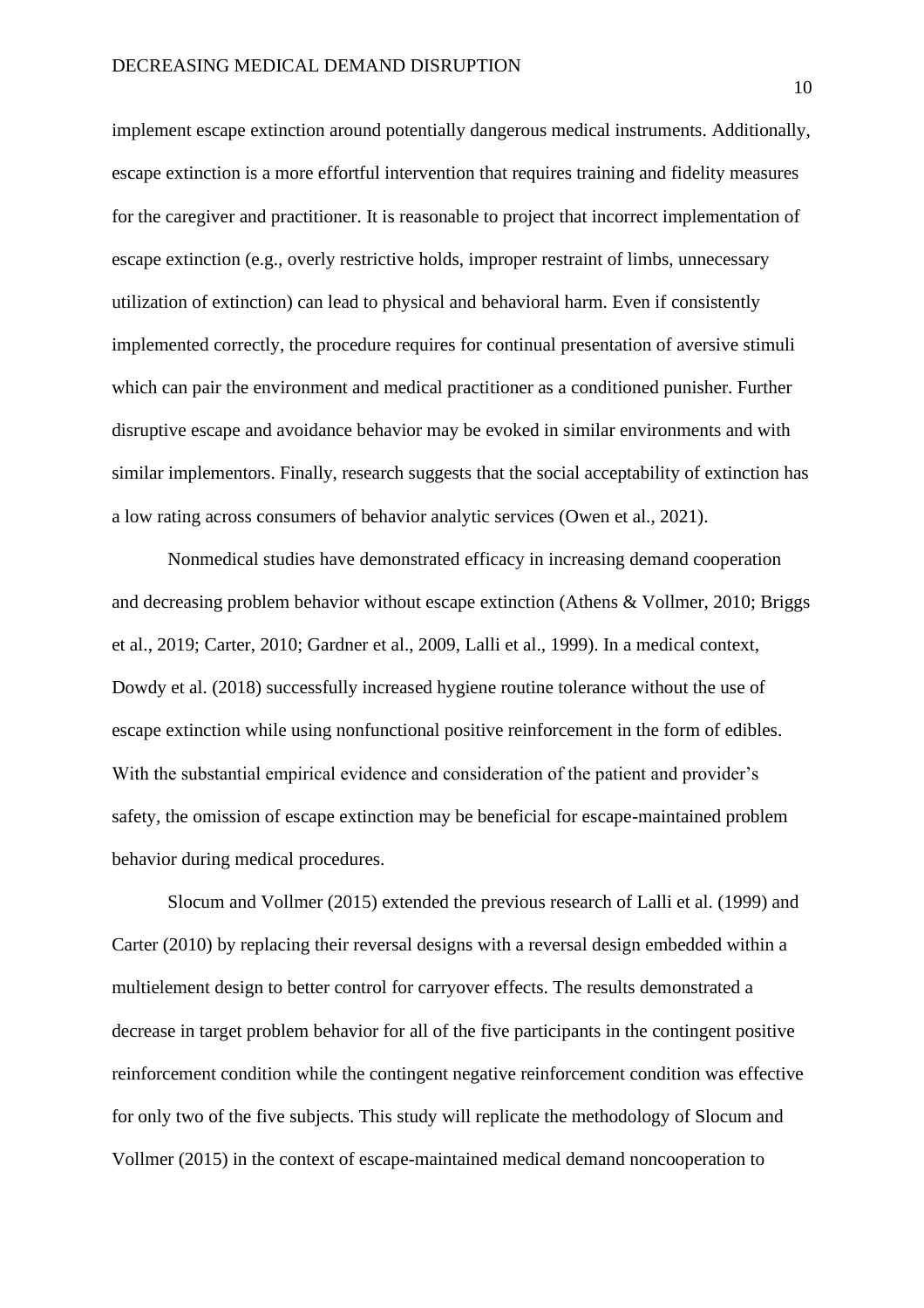compare the efficacy of negative reinforcement and positive reinforcement with intellectually disabled children.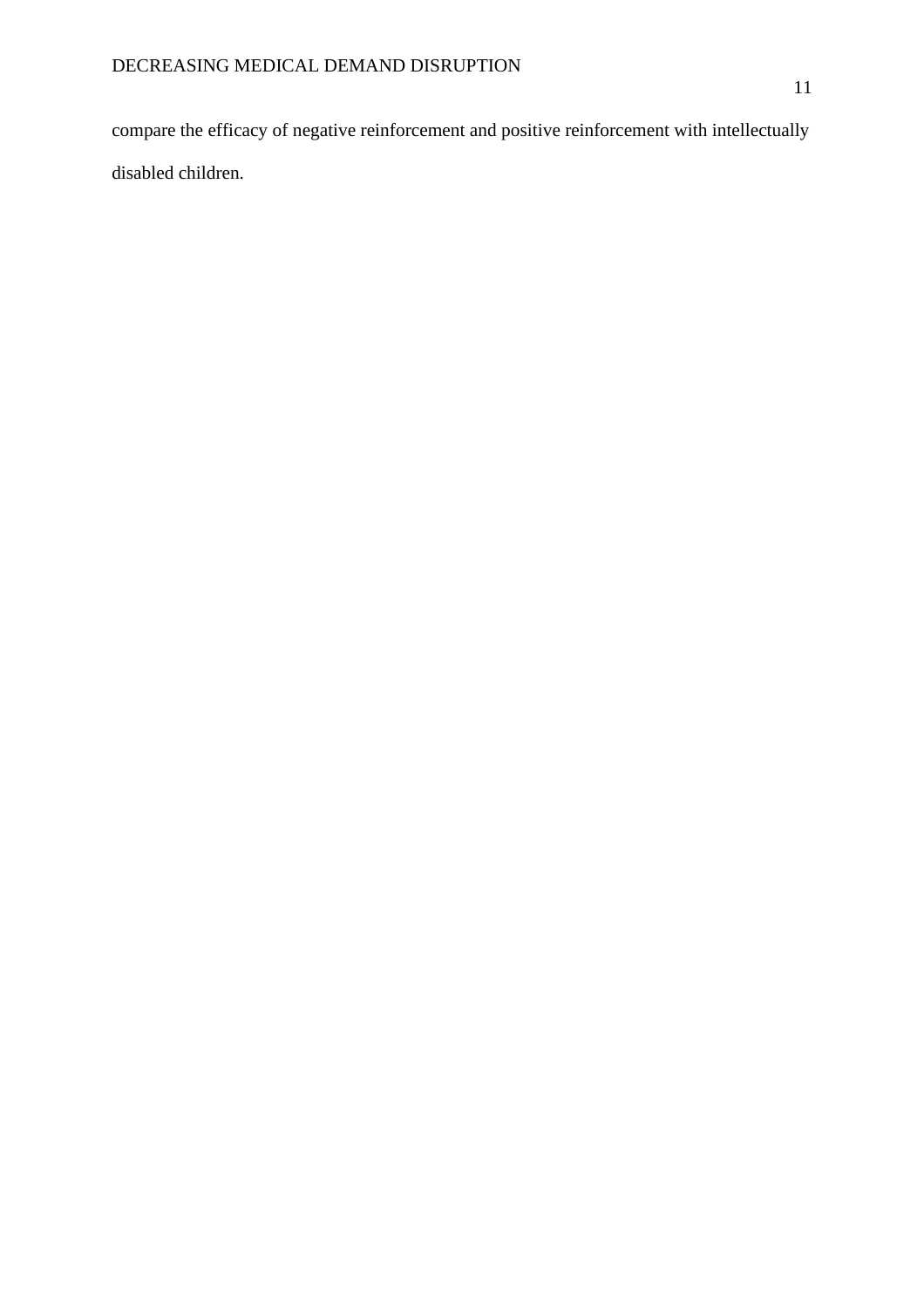#### **Method**

#### **Participants, Settings, and Materials**

The participant, Kris, was referred by his behavior analyst due to his caregiver's report of disruption during medical procedures. Kris was 8 years old and diagnosed with autism spectrum disorder. Kris did not reliably engage in expressive communication but would infrequently use the word "no". The study was located at the ABA clinic that Kris attended for 30 hours a week. The sessions were run in an upstairs room that Kris had never been exposed to and was decorated to appear similar to a doctor's office. Materials included a stethoscope, automatic blood pressure cuff, gloves, medical table paper, and medical scrubs.

#### **Response Definitions and Measurement**

A reversal design embedded within a multielement design was used. A nonpainful procedure was chosen to minimize the influences of respondent conditioning due to pain. The dependent variable was disruptive behavior. Disruptive behavior was defined as any instance of interference to the completion of the procedure which included self-injury, aggression, flopping, turning away, pushing, or pulling the experimenter or medical materials. Self-injury was defined as any forceful contact between the body and an object or between two body parts. Aggression was defined as any instance of hitting, punching, pinching, kicking, or biting the experimenter or therapist. Flopping was defined as any instance of dropping to the floor from a sitting or standing position. Termination criteria was defined as any instance of disruptive behavior that could reasonably result in injury to Kris or a clear withdrawal of assent (e.g., stating "no").

Kris' therapists were informed on the purpose and method of the research and asked to collect data on Kris' responses. The experimenter and therapists measured the percentage of disruptive behavior as the number of demands not cooperated with divided by the total number of demands presented per session. The experimenter obtained mean-count-per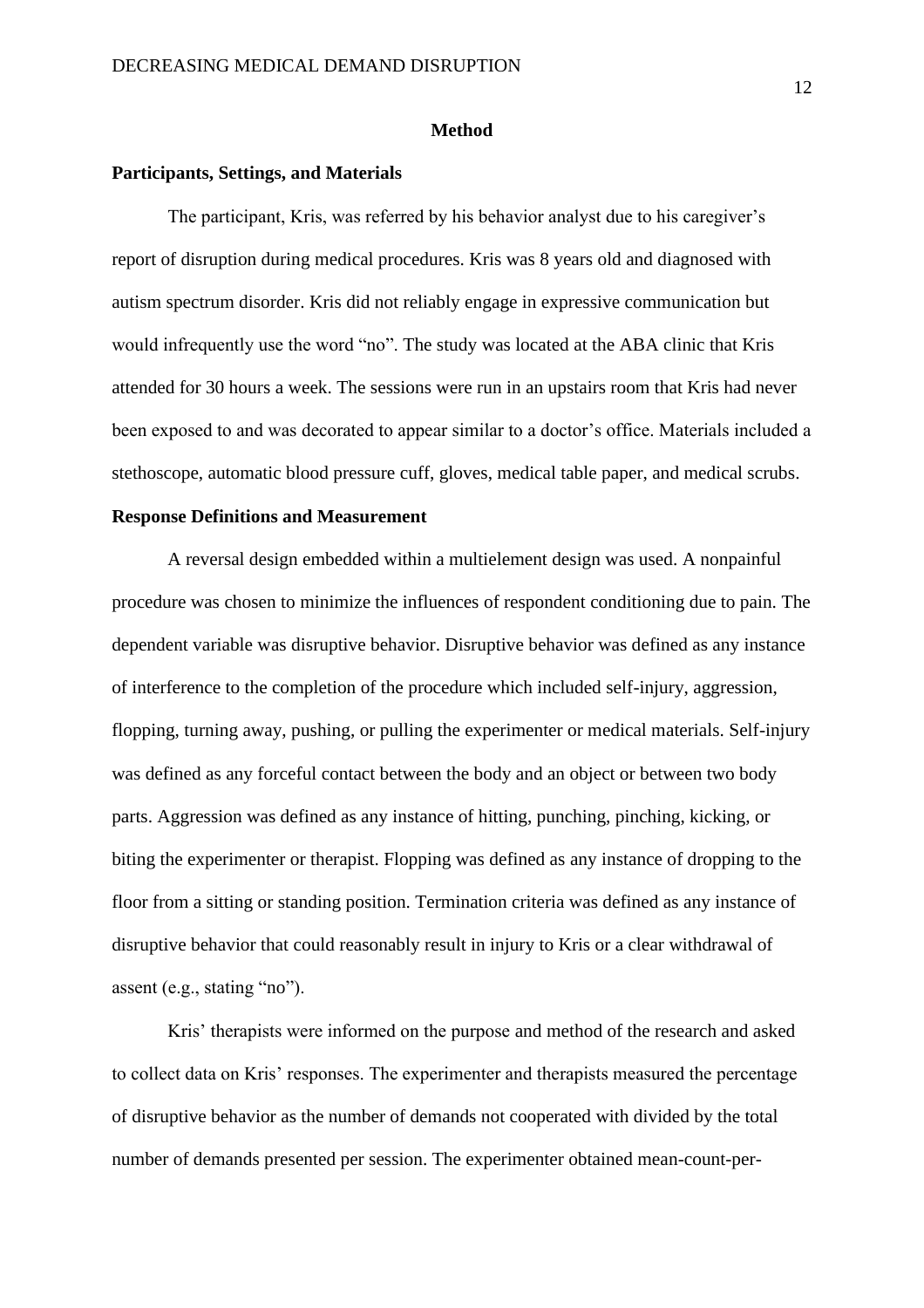interval interobserver agreement (IOA) with Kris' therapists who collected data independently for 100% of the total sessions. The smaller recorded response numbers were divided by the larger number and multiplied by 100 to determine the IOA percentage. Agreement across all sessions was 100%.

### **Procedure**

Prior to the pairwise functional analysis and treatment comparison, possible edible reinforcers were determined by using a multiple-stimulus-without-replacement (MSWO) preference assessment (DeLeon & Iwata, 1996). Kris' highly preferred foods were identified as sour cream and onion chips, cookies, and small pieces of chocolate. An informal preference assessment was conducted with the three highest preferred edibles each day that a session occurred.

#### *Pairwise Functional Analysis*

**Demand.** The experimenter, Kris, and Kris' therapist entered the session room together. The experimenter instructed Kris to sit on the examination table, moved within 20 cm of Kris, presented the blood pressure cuff<sup>1</sup>, gave the statement "I am going to take your blood pressure", and then placed the instrument on Kris' arm for 20 s. If any disruptive behavior occurred, the experimenter removed the instrument and stepped 1 m away from Kris for 30 s. The demand was presented again after the elapsed 30 s. Demands continued to be presented until all 5 trials were completed or 5 min had elapsed. If acceptance of the medical demand occurred, the next demand trial was issued until all 5 trials were completed or 5 min had elapsed.

**Control.** The experimenter, Kris, and Kris' therapist entered the session room together. Physical and verbal attention were given on a 30 s fixed-time interval for 5 min. Moderately preferred toys were provided, and no demands were placed. There were no

<sup>1</sup> The choice to use a blood pressure procedure was informed by Kris' caregiver report as the most aversive instrument.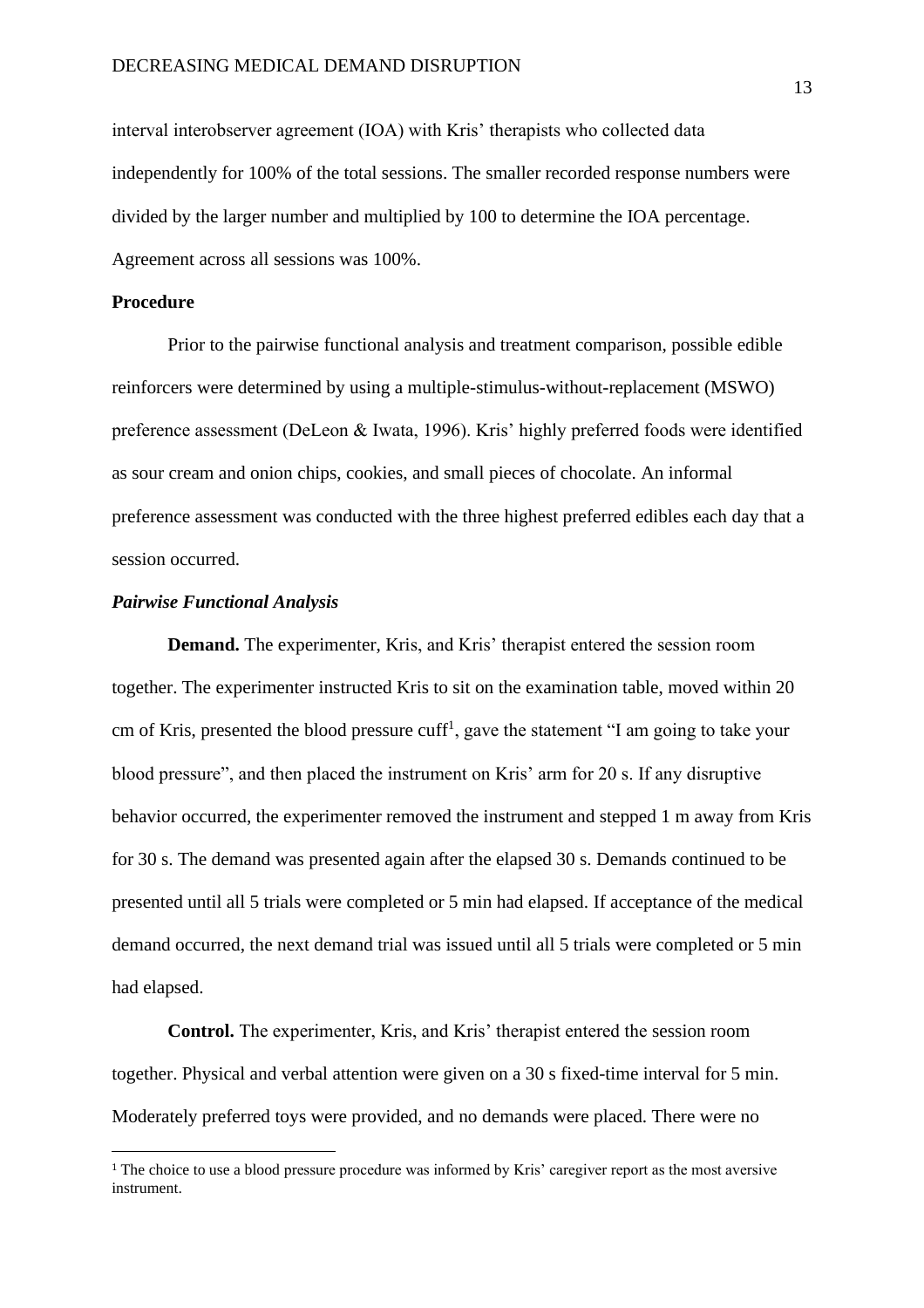programmed consequences for target behavior.

#### *Treatment Comparison*

The two treatments were compared using an ABAB reversal design embedded within a multielement design. Each session consisted of 5 trials and lasted a maximum of 5 min. Different colored medical scrubs and examination table locations correlated to each condition to facilitate discrimination.

**Baseline.** The first baseline phase was collected from the demand condition of the pairwise functional analysis. The second set of baseline phase was conducted in the same format as the pairwise functional analysis demand condition.

**Positive reinforcement.** The positive reinforcement condition was the same as the pairwise functional analysis demand condition except that Kris was delivered the edible of his choice contingent upon tolerance of each discrete demand on a fixed-ratio 1 schedule. The next trial was presented regardless of if Kris had consumed the edible to ensure escape was not inadvertently provided. Disruptive behavior continued to produce 30 s of escape from demands.

**Negative reinforcement.** The negative reinforcement condition was the same as the pairwise functional analysis demand condition except a 30-s break from demands was given contingent upon tolerance. Disruptive behavior continued to produce 30 s of escape from demands.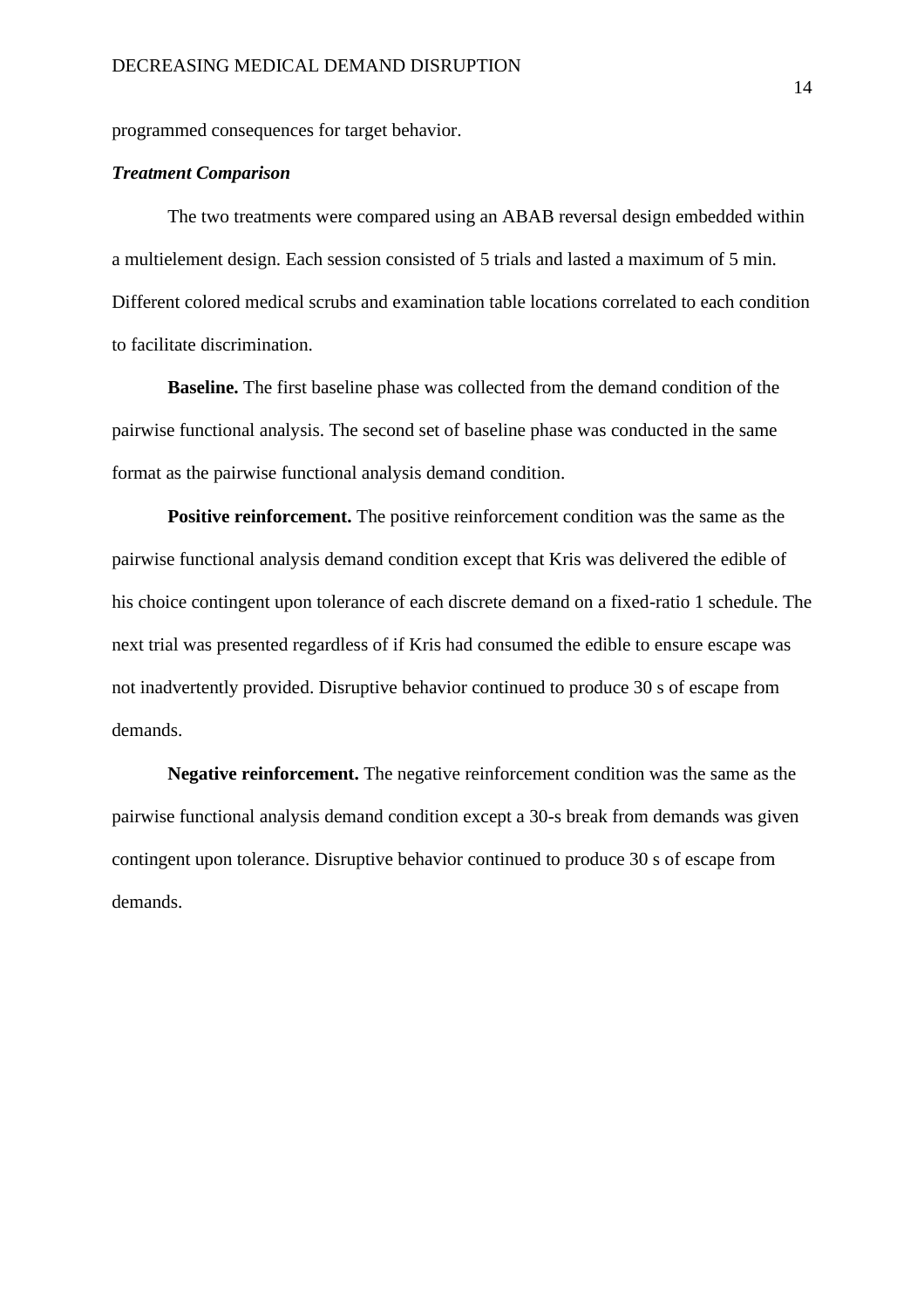#### **Results**

The pairwise functional analysis results are shown in Figure 1. The clear differentiation between the demand and control condition indicated that Kris' disruptive behavior was likely maintained by social negative reinforcement in the form of escape from demands.

Intervention results for Kris are shown in Figure 2. The percentage of disruption during baseline had a countertherapeutic trend and was at a moderately high level. The first treatment comparison phase showed a decrease in disruption in both the positive reinforcement and negative reinforcement conditions. However, the positive reinforcement condition resulted in less disruption relative to the negative reinforcement condition. Experimental control was demonstrated in the reversal to baseline as the percentage of disruption increased in level and trend similar to the first baseline phase. When the intervention comparison was implemented again, both reinforcement conditions produced a decrease in disruption. The positive reinforcement condition had an average of 16% disruption across both treatment phases whereas the negative reinforcement condition had an average of 37% disruption. As compared to the baseline average, the positive reinforcement contingency and negative reinforcement contingency resulted in a 45% and 24% decrease in disruption, respectively.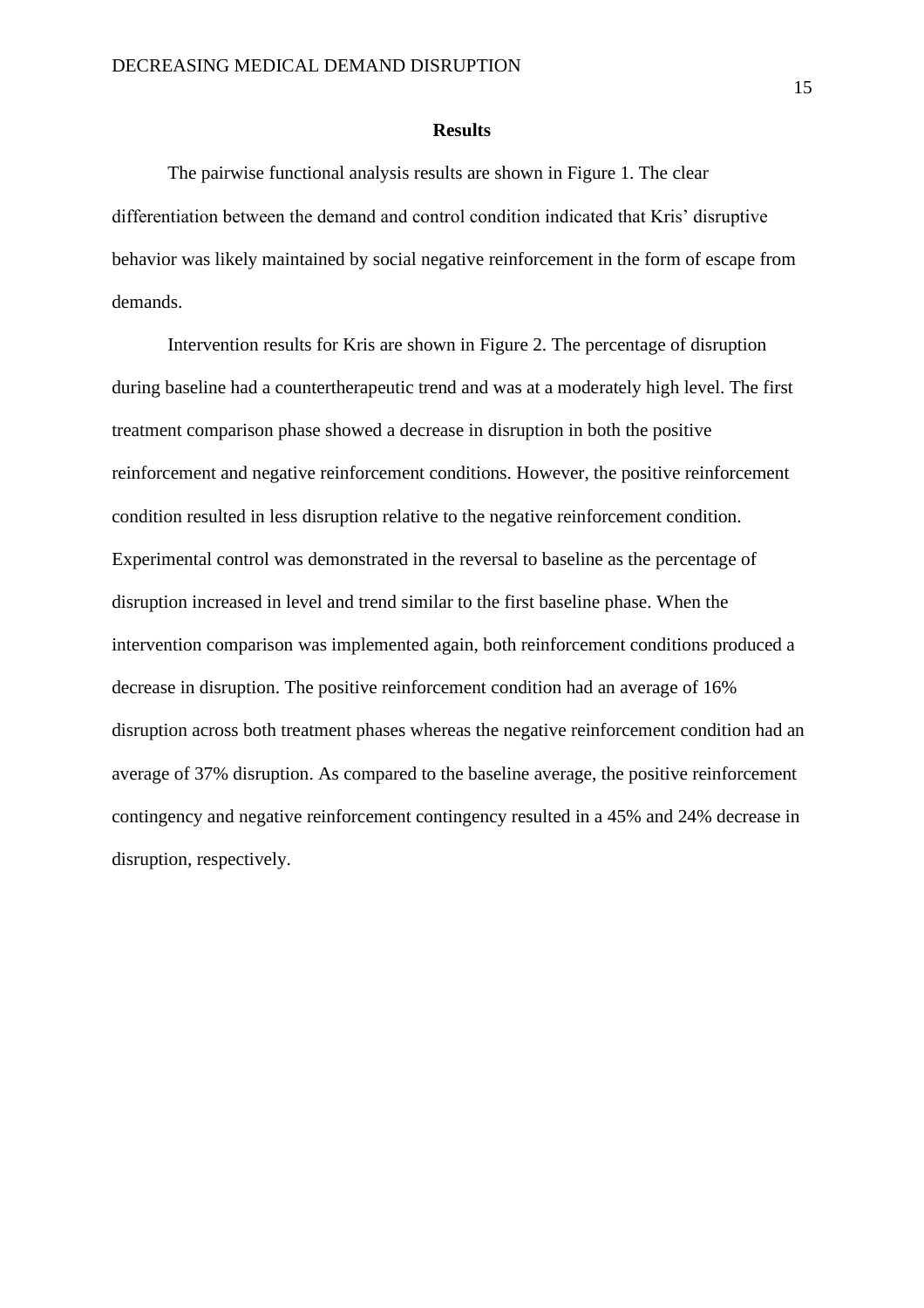#### **Discussion**

The delivery of preferred edibles contingent on tolerance of a nonpainful blood pressure procedure produced a substantial decrease in disruption for Kris. Contingent escape from demands demonstrated a decrease as well but was less substantial as compared to the positive reinforcement condition. These results suggest that contingent positive reinforcement to nonpainful medical demands was more effective at suppressing disruptive behavior as compared to contingent negative reinforcement without the use of escape extinction. It is important to note that because the negative reinforcement consequences were in the same response class (the same reinforcer was provided both for noncooperation and cooperation), there was less effective competition between the two contingencies which may have resulted in a higher percentage of disruption in the negative reinforcement condition.

During the pairwise functional analysis and first treatment phase, Kris only engaged in mildly disruptive behavior including pushing the blood pressure cuff off his arm and attempting to get off the examination table. During the reversal to baseline in session 17, Kris was observed to engage in aggression towards the experimenter for the first time. The topography included pinching, open hand hitting, mouthing, and kicking. The magnitude was not significant enough to cause tissue damage, but it was included as procedurally disruptive as the action could reasonably cause a medical professional to stop the procedure regardless of if pain was inflicted. During session 28, Kris was first observed to engage in self injury and withdraw his assent by explicitly stating "no". In conjunction with one instance of high magnitude aggression towards the experimenter and one instance of self-injury (hand to head), the experimenter decided to end the sessions for the day. The emergence of Kris' dangerous disruptive behavior exclusively in the negative reinforcement condition provides additional support to the social significance of safety maintenance through the use of positive reinforcement contingencies. The magnitude and topography of the disruptive behavior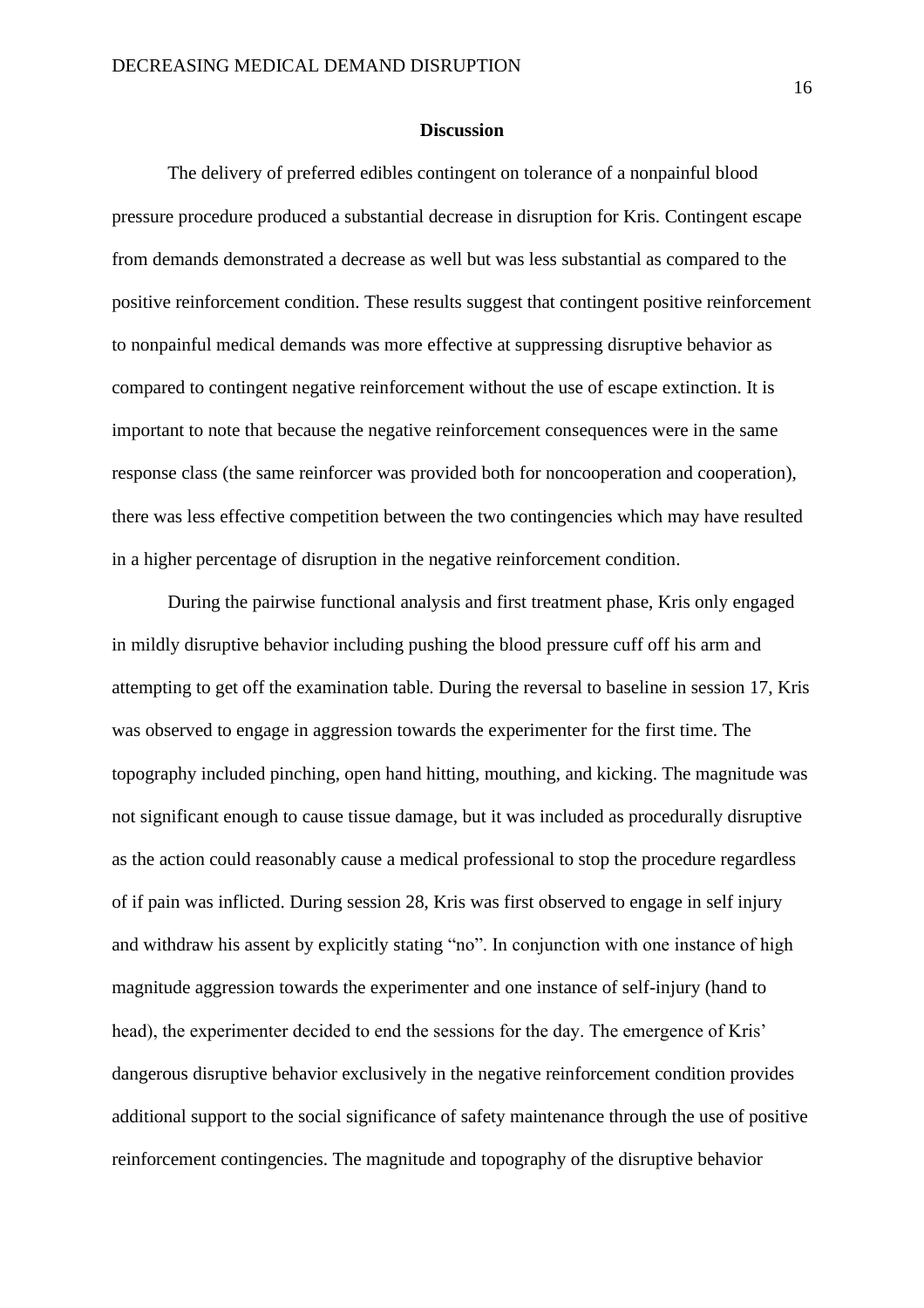observed in the positive reinforcement condition was never dangerous (e.g., pushing the sleeve off, getting up out of the chair).

The topography of Kris' responding in each condition further supports the omission of escape extinction and provides multiple implications for medical professionals. As escape extinction has multiple potentially dangerous side effects (Slocum & Vollmer, 2015), the use of nonfunctional contingent positive reinforcement without escape extinction can offer a safer treatment option for both the patient and provider. When dangerous behavior is already part of the disruptive topography, escape extinction poses the risk of increasing its likelihood, duration, magnitude, and frequency (Lerman et al., 1999). If the patient is stronger, larger, or has health conditions that prevent safe procedural execution, escape extinction may not be an option.

Contingent positive reinforcement is a simple procedure that has been supported by extensive research to decrease escape-maintained disruptive behavior. The simplicity and efficacy of delivering contingent edibles across other instructional environments (Carter, 2010; Gardner et al., 2009, Kodak et al., 2007; Lalli et al., 1999; Piazza et al., 1997; Slocum & Vollmer, 2015) along with the data collected from Kris gives confidence to the validity in a medical setting. The choice to utilize the delivery of preferred food items as opposed to preferred tangible items avoided both adverse responses from the individual due to the removal of the preferred item when the allotted exposure period elapsed and inadvertent escape that could be provided while the individual engaged with the tangible. Further, a small container of preferred foods is easily transportable and in situations where the preferred edible is difficult to consume, a token system (Hackenberg, 2009) can be used to bridge the delay. Concerns regarding the possibility of satiation as well as health concerns (if the preferred food is calorically substantial) can be minimized by systematically thinning the reinforcement schedule.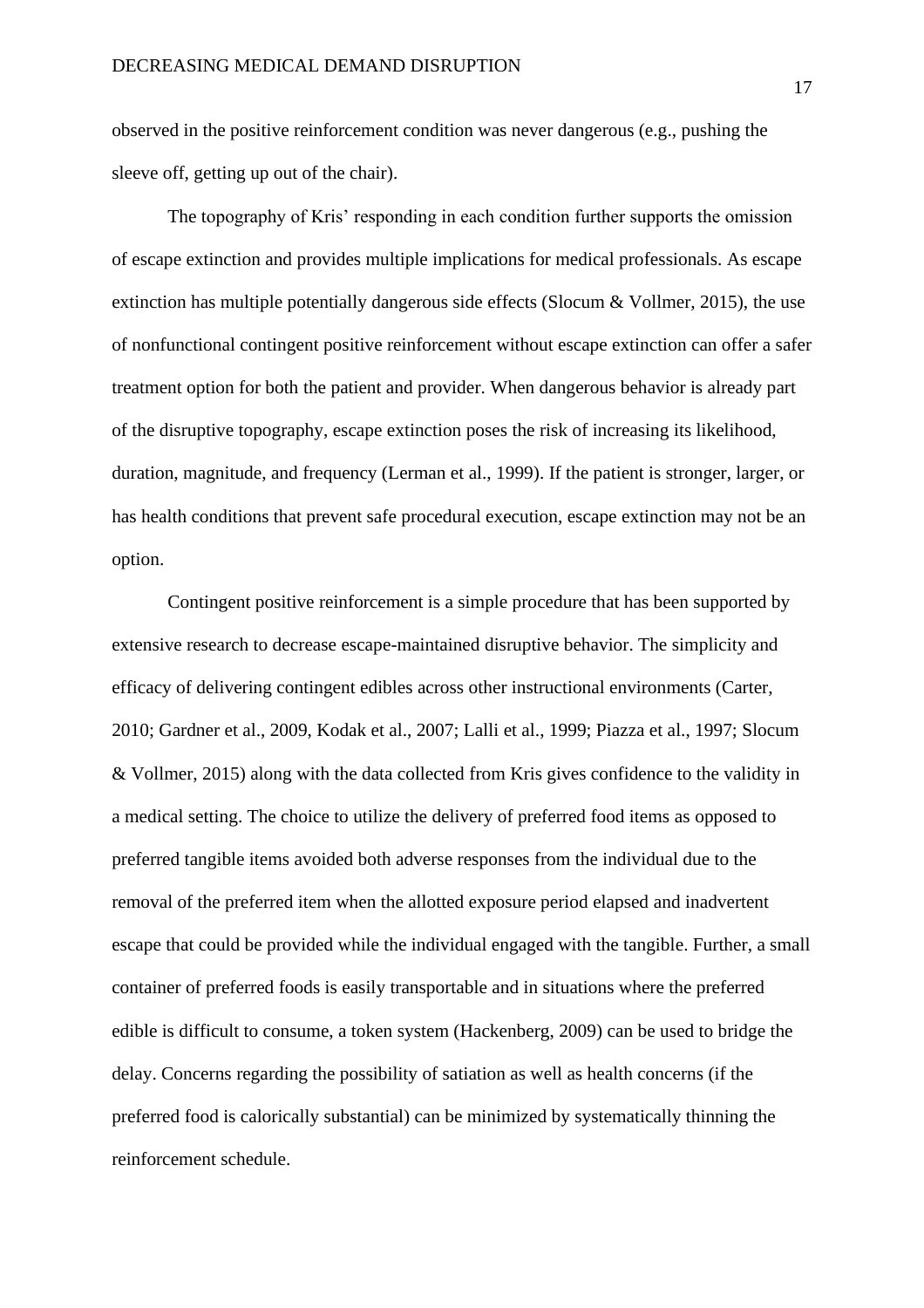The immediate reduction in disruption seen in both conditions for Kris has promising implications for practitioners both in the behavior analytic and medical field. By providing a quickly consumable food item contingent on demand tolerance, the duration of the medical procedure can plausibly be decreased which in turn can lead to an increase in healthcare access. This is further benefitted by edibles typically being faster to consume than tangibles or escape. Medical professionals are typically on a strict schedule and cannot extend appointment durations in excess to accommodate frequent breaks. In conjunction with the data that demonstrate a bias for positive reinforcement contingencies over negative reinforcement contingencies, the ease of implementation may also result in caregiver and medical practitioner preference for the use of contingent edibles. If the use of edible reinforcement is a more preferred procedure by medical professionals, the social acceptability and simplicity of the intervention can contribute to higher fidelity of implementation (Carroll et al., 2007).

The location of the study was the most prominent limitation; Kris' caregivers were unable to transport him to the researcher's preferred location that had been decorated to be a more medical-adjacent environment. Due to Covid-19, conducting sessions within a medical facility was not an option, so the sessions were conducted at the ABA clinic he attended. Although the sessions were run in an upstairs room to which he had never been exposed, the fundamental structure of the building may not have been similar enough to a doctor's office to have sufficient stimulus control and could potentially have suppressed some responding. Because disruptive behavior was observed in both the pairwise functional analysis and treatment comparison, the impact of the setting on Kris' behavior was likely minimal. It is important to note, however, that these results may not be wholly representative of Kris' typical responding at a traditional medical office. The location may suggest a generalization limitation as well, as the suppression of Kris' disruption may not maintain in other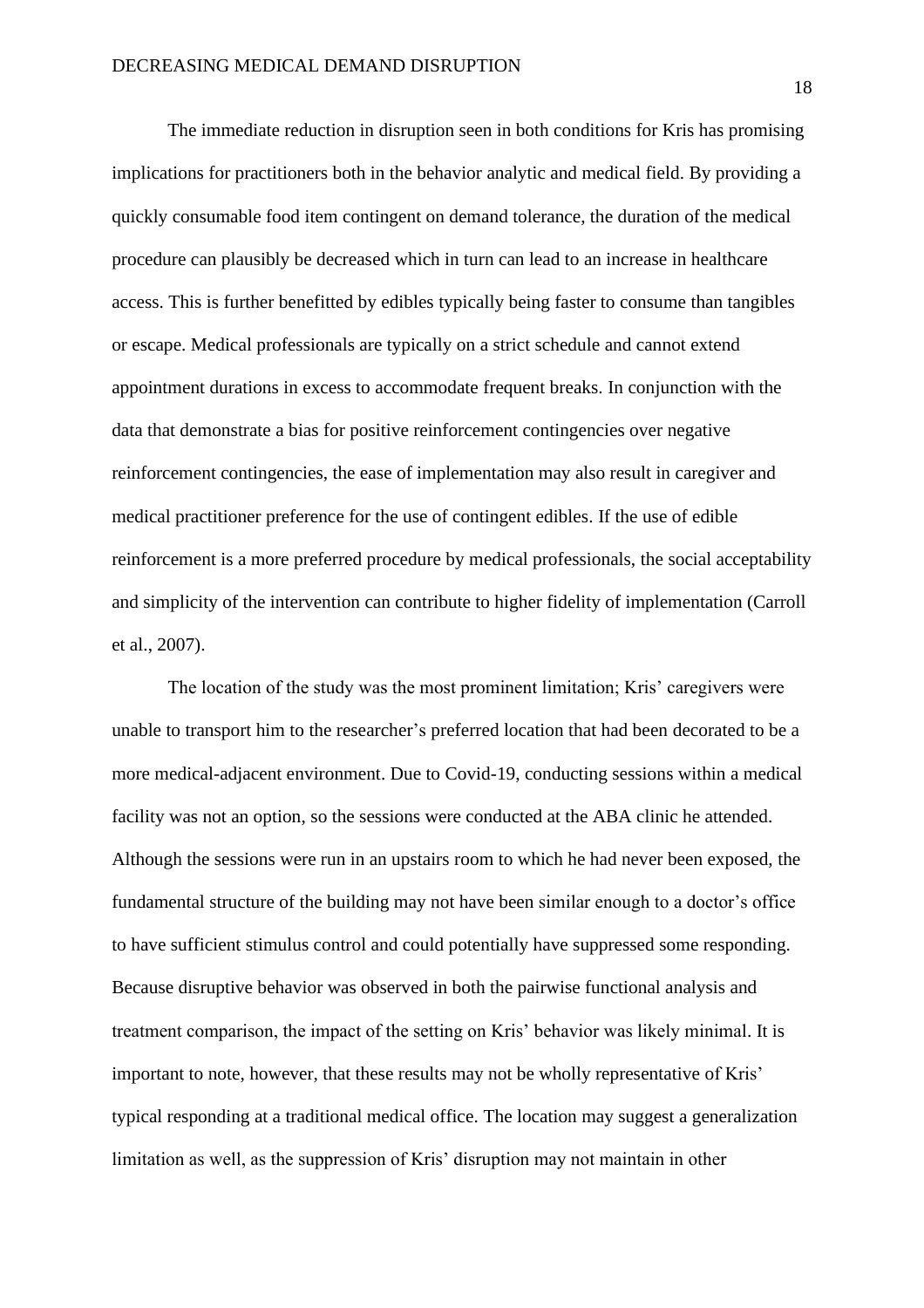environments.

The topography, magnitude, and rate of Kris' responding may have been elevated due to the inorganic number of repeated exposures to the aversive blood pressure procedure. Each day of data collection had a maximum 5 sessions, or 25 trials. Kris' disruption may have been due to operant responding towards other aversive elements in the sessions not directly related to the blood pressure cuff (e.g., the number of repeated presentations, the duration in an unfamiliar location). Regardless, the treatment comparison and subsequent suppression of the disruptive behavior still proves to be effective. Future research would benefit from conducting single trials in each condition instead of 5 per session.

This study could be strengthened in future replications by conducting a standard functional analysis conducted with the most common conditions. Although the pairwise functional analysis demonstrated clear differentiation between the escape and control conditions, it did not account for the other conditions which were omitted due to time and environmental barriers (e.g., attention, no interaction). Because access to edibles was not included in the pairwise functional analysis, it was never fully confirmed that positive reinforcement in the form of access to edibles didn't partially maintain the disruptive behavior. Anecdotally, it was reported that the caregivers had never previously attempted to use food to reinforce cooperation during medical demands.

The next step in future research would be to conduct this comparison across different medical procedures and across more participants. More data is essential to support these emergent findings with more single case studies and with other nonpainful medical procedures. Additionally, as social significance is an integral aspect of applied behavior analysis (Baer et al., 1968), the social acceptability of each treatment should be evaluated across caregivers and medical practitioners. Finally, to simplify the procedure even further, future research would benefit from investigating the efficacy of a token system for edible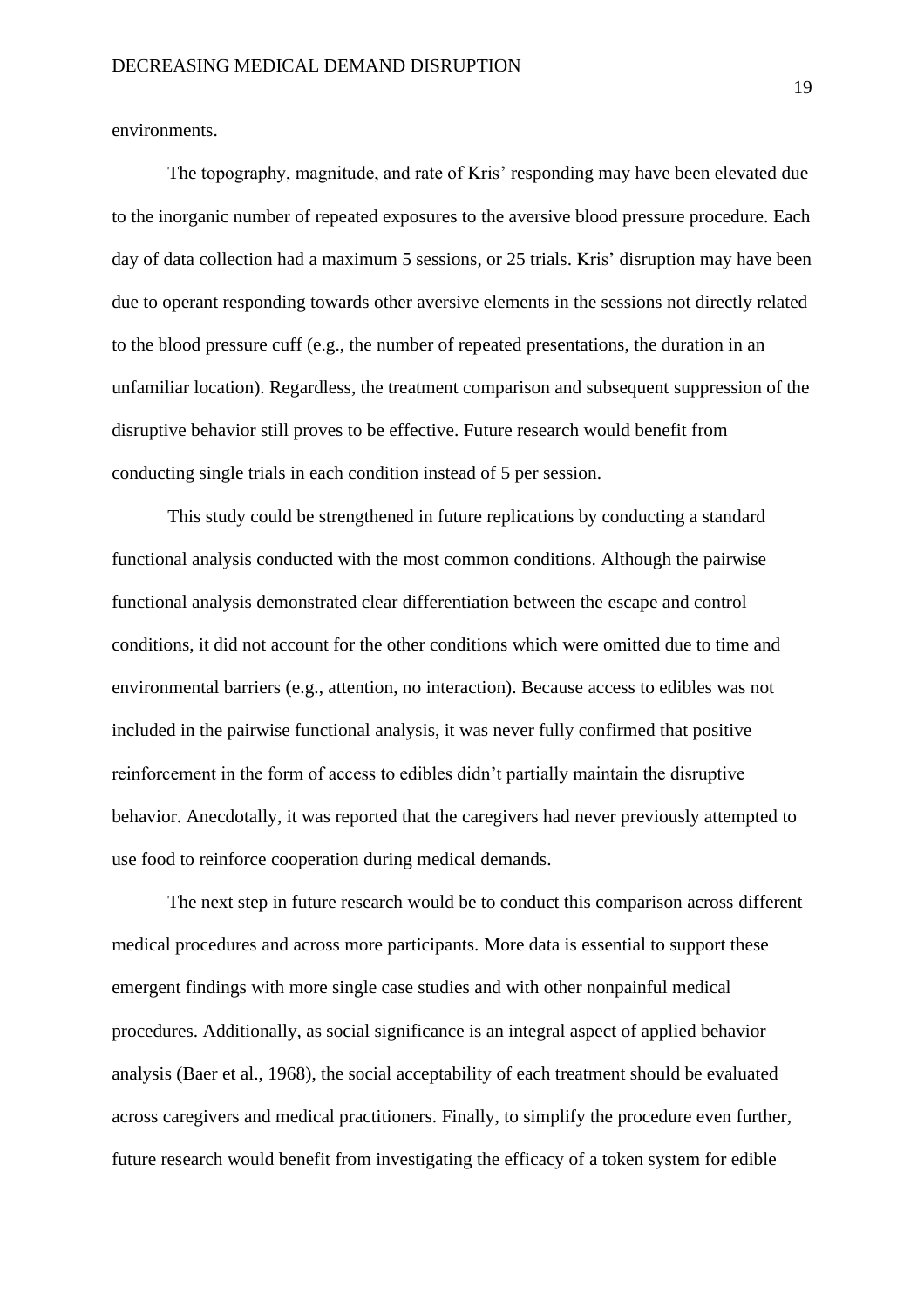delivery not only to reduce any potential health related risks involved with the number of edibles consumed, but also to decrease the procedural interruptions of delivering the reinforcement on a more dense schedule.

This study adds to the research of biasing responses towards nonfunctional positive reinforcement contingencies against functional negative reinforcement contingencies and poses opportunities for utilization focused on reducing disruption during medical procedures. By decreasing medical demand disruption, individuals with developmental disabilities have a greater opportunity to avoid more restrictive physical and chemical restraint during nonpainful medical procedures and increase access to effective healthcare.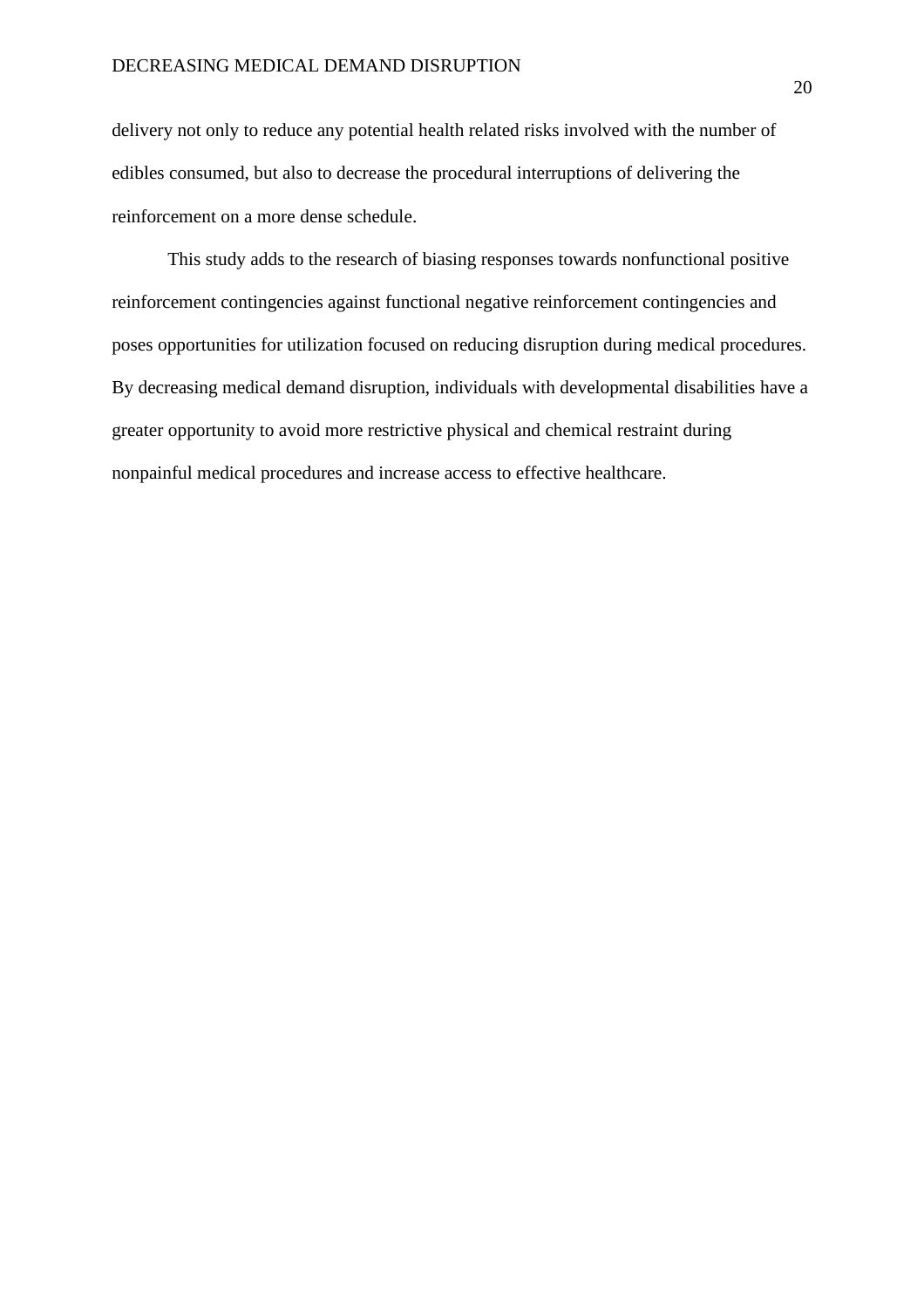#### **References**

- Allen, K. D., & Kupzyk, S. (2016). Compliance with medical routines. *Evidence-Based Practices in Behavioral Health*, 21–42. https://doi.org/10.1007/978-3-319-27297-9\_2
- Allen, K. D., & Wallace, D. P. (2013). Effectiveness of using noncontingent escape for general behavior management in a pediatric dental clinic. *Journal of Applied Behavior Analysis,* 46(4), 723–737.<https://doi.org/10.1002/jaba.82>
- Athens, E. S., & Vollmer, T. R. (2010). An investigation of differential reinforcement of alternative behavior without extinction. *Journal of Applied Behavior Analysis,* 43(4), 569–589. https://doi.org/10.1901/jaba.2010.43-569
- Baer, D. M., Wolf, M. M., & Risley, T. R. (1968). Some current dimensions of applied behavior analysis. *Journal of Applied Behavior Analysis*, 1(1), 91–97. https://doi.org/10.1901/jaba.1968.1-91
- Briggs, A. M., Dozier, C. L., Lessor, A. N., Kamana, B. U., & Jess, R. L. (2019). Further investigation of differential reinforcement of alternative behavior without extinction for escape-maintained destructive behavior. *Journal of Applied Behavior Analysis*, 52(4), 956–973. https://doi.org/10.1002/jaba.648
- Carroll, C., Patterson, M., Wood, S., Booth, A., Rick, J., & Balain, S. (2007). A conceptual framework for implementation fidelity. *Implementation Science*, 2(1). https://doi.org/10.1186/1748-5908-2-40
- Carter, S.L. (2010). A comparison various forms of reinforcement with and without extinction as treatment for escape-maintained problem behavior. *Journal of Applied Behavior Analysis*, 43, 543-546. https://doi.org/10.1901/jaba.2010.43-543
- Cavalari, R. N. S., DuBard, M., Luiselli, J. K., & Birtwell, K. (2013). Teaching an adolescent with autism and intellectual disability to tolerate routine medical examination: Effects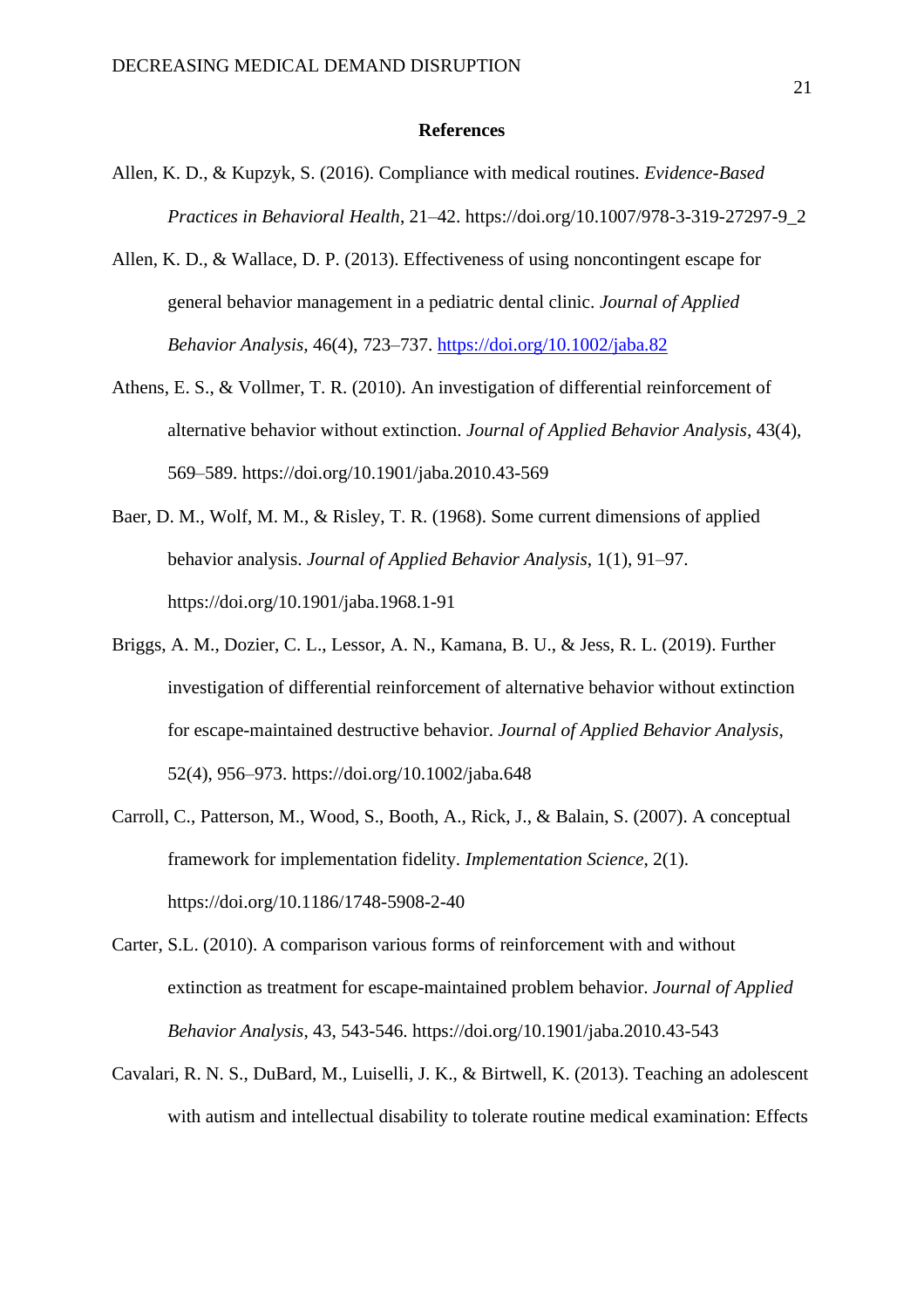of a behavioral compliance training package. *Clinical Practice in Pediatric Psychology*, 1(2), 121–128. https://doi.org/10.1037/cpp0000013

- Davit, C. J., Hundley, R. J., Bacic, J. D., & Hanson, E. M. (2011). A pilot study to improve venipuncture compliance in children and adolescents with autism spectrum disorders. *Journal of Developmental & Behavioral Pediatrics*, 32(7), 521–525. https://doi.org/10.1097/dbp.0b013e3182245b09
- DeLeon, I. G., & Iwata, B. A. (1996). Evaluation of a multiple-stimulus presentation format for assessing reinforcer preferences. *Journal of Applied Behavior Analysis*, 29(4), 519–533. https://doi.org/10.1901/jaba.1996.29-519

Dowdy, A., Tincani, M., Nipe, T., & Weiss, M. J. (2018). Effects of reinforcement without extinction on increasing compliance with nail cutting: A systematic replication. *Journal of Applied Behavior Analysis*, 51(4), 924–930. <https://doi.org/10.1002/jaba.484>

- Gardner, A. W., Wacker, D. P., & Boelter, E. W. (2009). An evaluation of the interaction between quality of attention and negative reinforcement with children who display escape-maintained problem behavior. *Journal of Applied Behavior Analysis*, 42(2), 343–348. https://doi.org/10.1901/jaba.2009.42-343
- Gillis, J. M., Hammond Natof, T., Lockshin, S. B., & Romanczyk, R. G. (2009). Fear of routine physical exams in children with autism spectrum disorders. *Focus on Autism and Other Developmental Disabilities*, 24(3), 156–168. https://doi.org/10.1177/1088357609338477

Hackenberg T. D. (2009). Token reinforcement: a review and analysis. *Journal of the Experimental Analysis of Behavior*, 91(2), 257–286. https://doi.org/10.1901/jeab.2009.91-257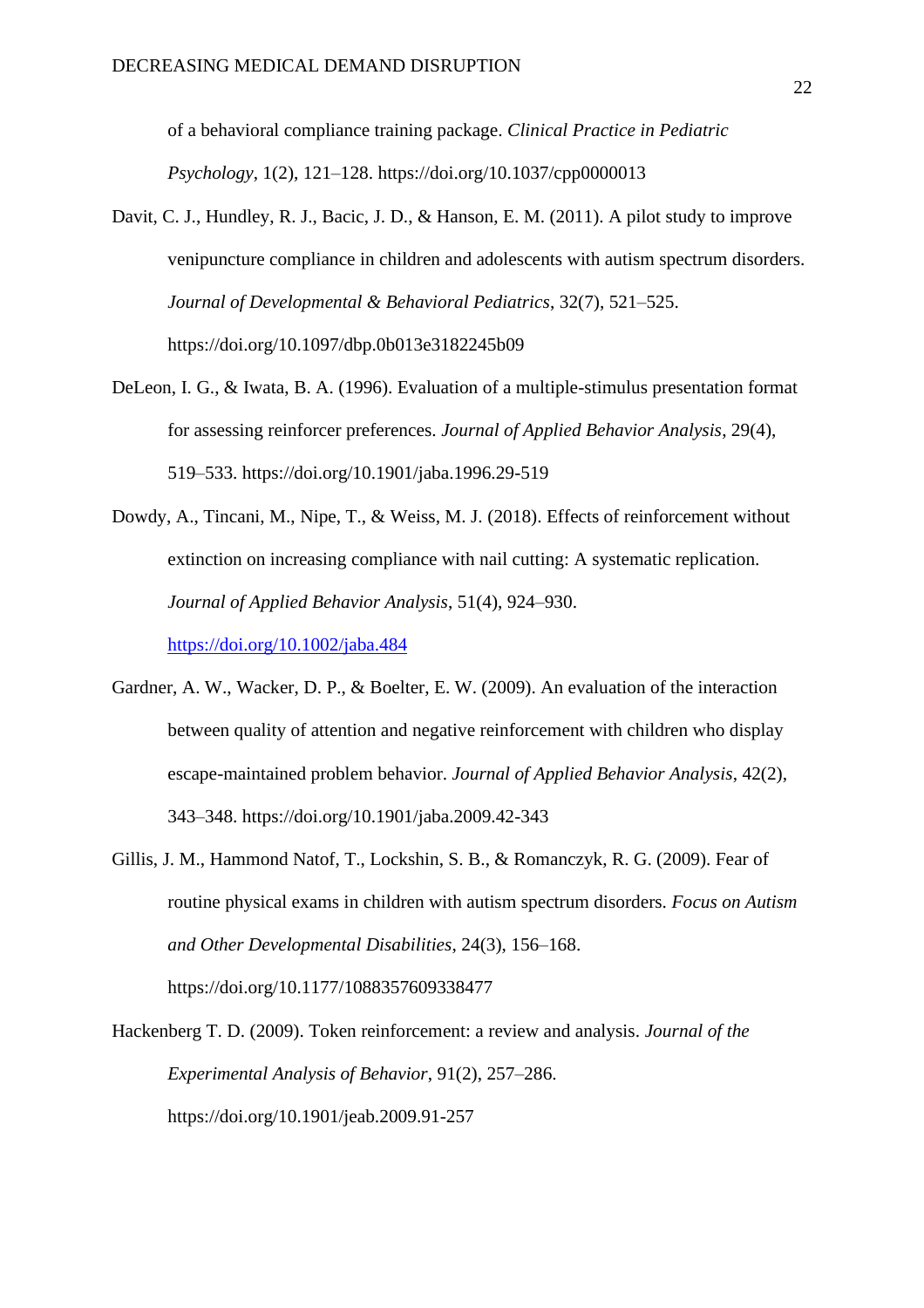- Halfon, N., Stevens, G. D., Larson, K., & Olson, L. M. (2011). Duration of a well-child visit: association with content, family-centeredness, and satisfaction. *Pediatrics*, 128(4), 657–664. https://doi.org/10.1542/peds.2011-0586
- Iwata, B. A., Dorsey, M. F., Slifer, K. J., Bauman, K. E., & Richman, G. S. (1994). Toward a functional analysis of self-injury. *Journal of Applied Behavior Analysis,* 27, 197–209. https://doi.org/10.1901/jaba.1994. 27-197
- Iwata, B. A., Pace, G. M., Kalsher, M. J., Cowdery, G. E., & Cataldo, M. F. (1990). Experimental analysis and extinction of self-injurious escape behavior. *Journal of Applied Behavior Analysis,* 23(1), 11–27. https://doi.org/10.1901/jaba.1990.23-11
- Kendall-Tackett, K., Lyon, T., Taliaferro, G., & Little, L. (2005). Why child maltreatment researchers should include children's disability status in their maltreatment studies. *Child Abuse & Neglect*, 29(2), 147–151. https://doi.org/10.1016/j.chiabu.2004.09.002
- Kodak, T., Lerman, D. C., Volkert, V. M., & Trosclair, N. (2007). Further examination of factors that influence preference for positive versus negative reinforcement. *Journal of Applied Behavior Analysis*, 40(1), 25–44. https://doi.org/10.1901/jaba.2007.151-05
- Lalli, J. S., Vollmer, T. R., Progar, P. R., Wright, C., Borrero, J., Daniel, D., Barthold, C. H., Tocco, K. & May, W. (1999). Competition between positive and negative reinforcement in the treatment of escape behavior. *Journal of Applied Behavior Analysis*, 32: 285-296. https://doi.org/10.1901/jaba.1999.32-285
- Lerman, D. C., Iwata, B. A., & Wallace, M. D. (1999). Side effects of extinction: prevalence of bursting and aggression during the treatment of self-injurious behavior. *Journal of Applied Behavior Analysis,* 32(1), 1–8. https://doi.org/10.1901/jaba.1999.32-1
- Owen, T. M., Luczynski, K. C., Rodriguez, N. M., & Fisher, W. W. (2021). Assessment of children's and caregivers' preferences for treatments for escape‐maintained problem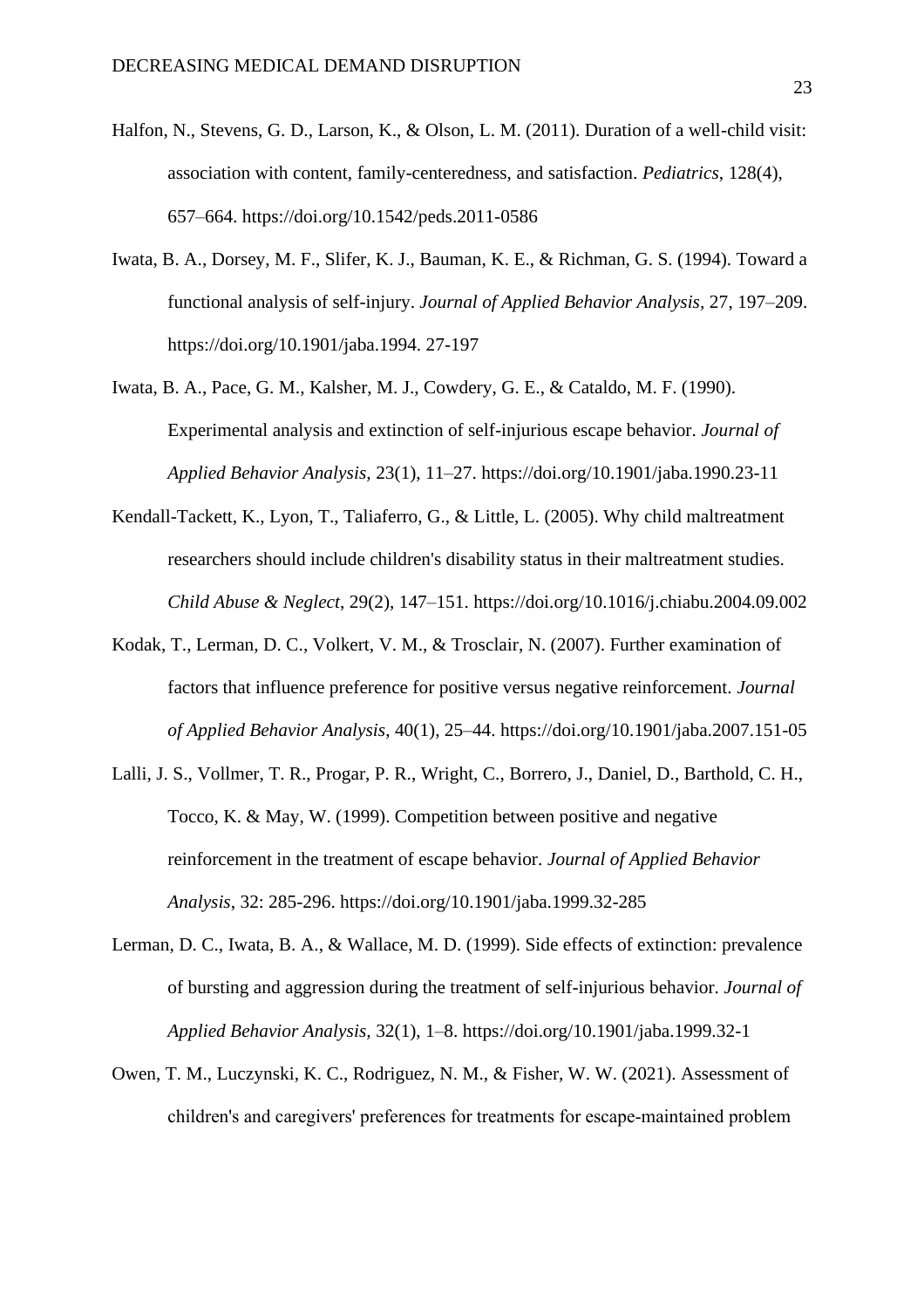behavior. *Journal of Applied Behavior Analysis,* 54(3), 946–965. https://doi.org/10.1002/jaba.817

- Palusci, V. J., Datner, E., & Wilkins, C. (2015). Developmental disabilities: Abuse and neglect in children and adults. *International Journal of Child Health and Human Development*, 8(4), 407-428.
- Piazza, C. C., Fisher, W. W., Hanley, G. P., Remick, M. L., Contrucci, S. A. & Aitken, T. L. (1997). The use of positive and negative reinforcement in the treatment of escapemaintained destructive behavior. *Journal of Applied Behavior Analysis,* 30, 279-298. https://doi.org./10.1901/jaba.1997.30-279
- Riviere, V., Becquet, M., Peltret, E., Facon, B., & Darcheville, J.-C. (2011). Increasing compliance with medical examination requests directed to children with autism: Effects of a high-probability request procedure. *Journal of Applied Behavior Analysis,*  44(1), 193–197. https://doi.org/10.1901/jaba.2011.44-193
- Romer M. (2009). Consent, restraint, and people with special needs: A review. *Special Care in Dentistry*, 29(1), 58–66. https://doi.org/10.1111/j.1754-4505.2008.00063.x
- Shabani, D. B., & Fisher, W. W. (2006). Stimulus fading and differential reinforcement for the treatment of needle phobia in a youth with autism. *Journal of Applied Behavior Analysis,* 39(4), 449–452. https://doi.org/10.1901/jaba.2006.30-05
- Slocum, S. K. & Vollmer, T. R. (2015). A comparison of positive and negative reinforcement for compliance to treat problem behavior maintained by escape. *Journal of Applied Behavior Analysis*, *48*, 563-574. https://doi.org/10.1002/jaba.216
- Wolff, J. J., & Symons, F. J. (2012). An evaluation of multi-component exposure treatment of needle phobia in an adult with autism and intellectual disability. *Journal of Applied Research in Intellectual Disabilities*, *26*(4), 344–348. https://doi.org/10.1111/jar.12002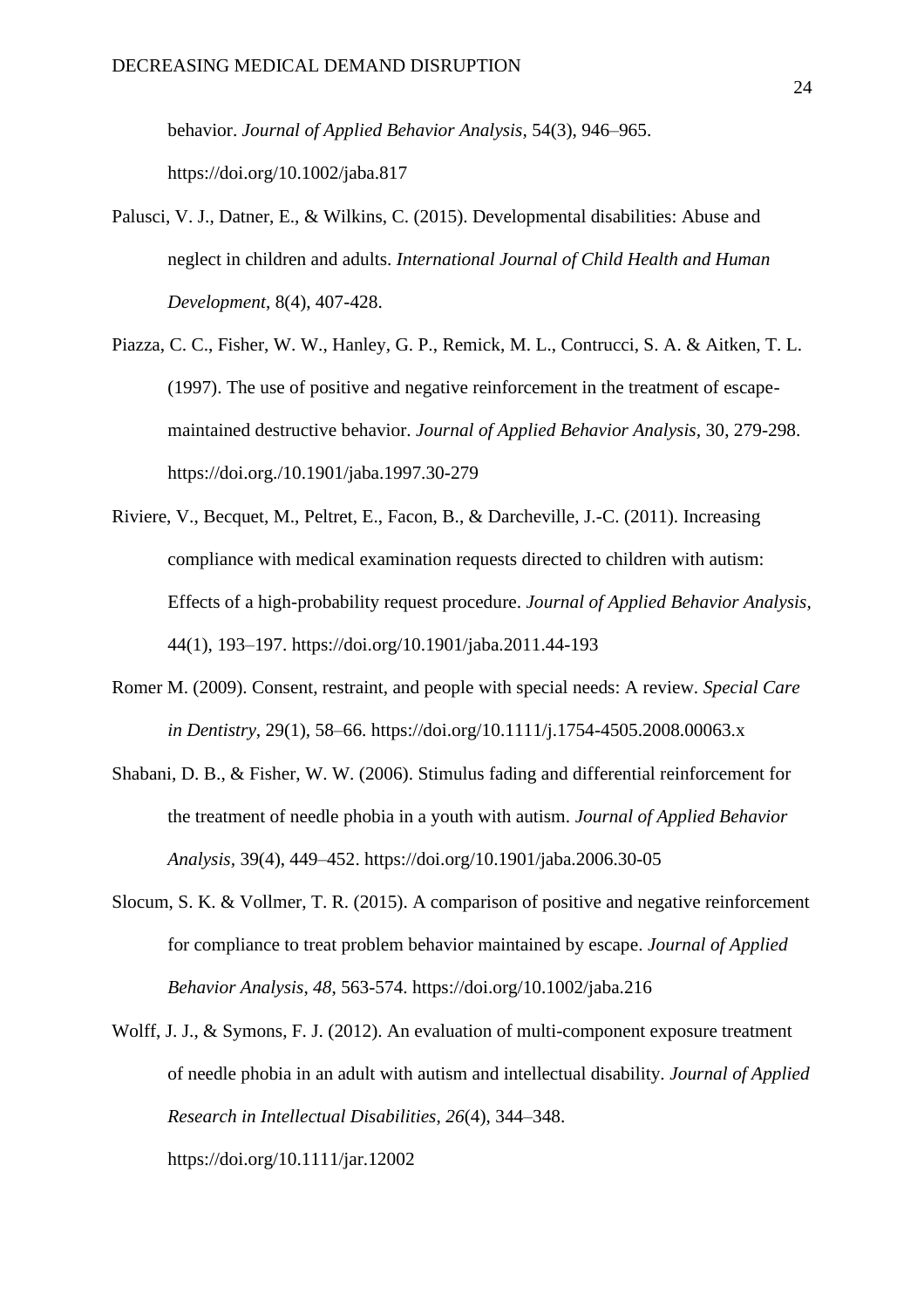Wong, I. S., & Chien, W. T. (2005). Young medical patients' experience of physical restraint: an exploratory study. *Journal of Clinical Nursing, 14*(1), 120–121. https://doi.org/10.1111/j.1365-2702.2004.00978.x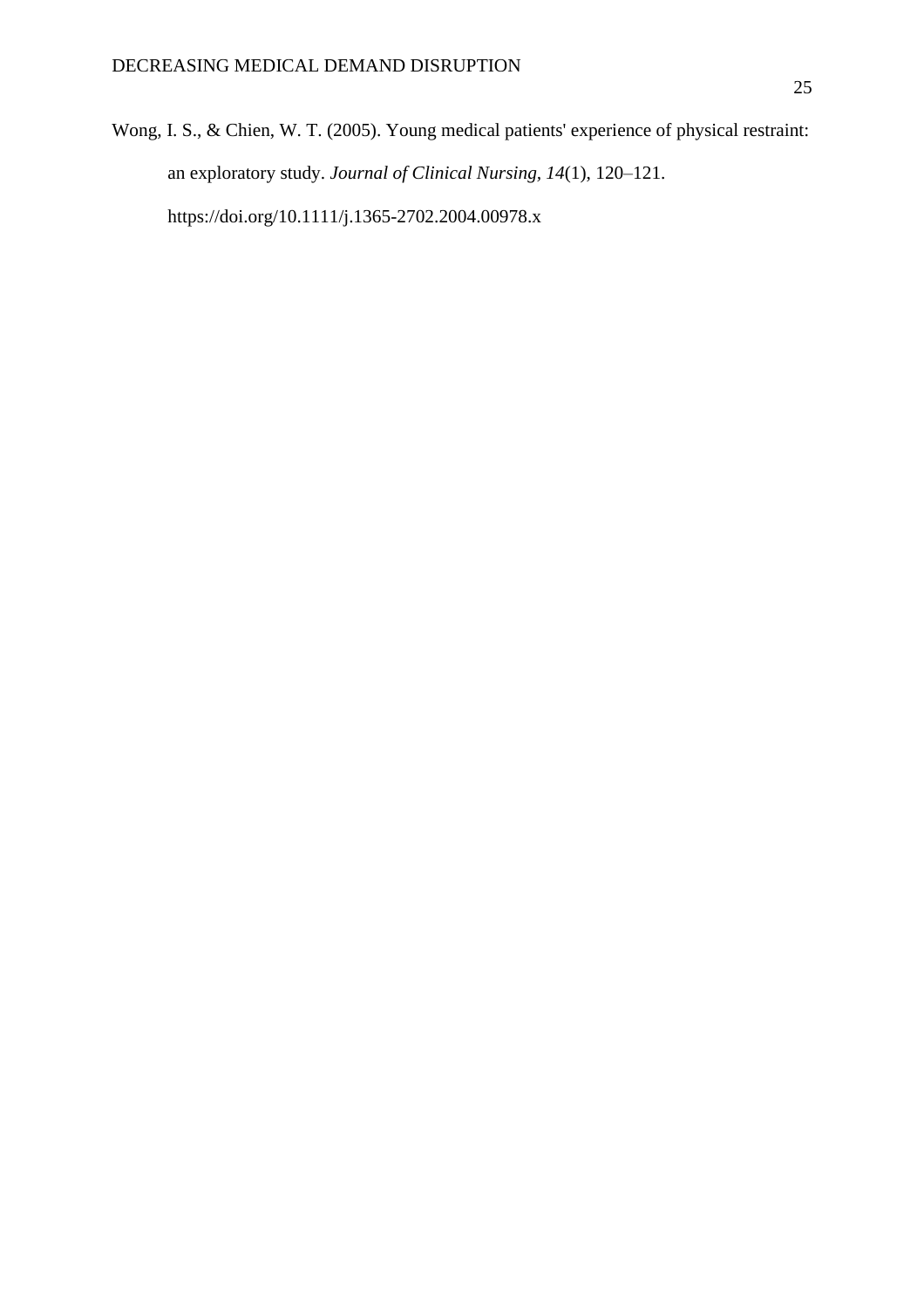## **Figure 1**



*Pairwise Functional Analysis Results*